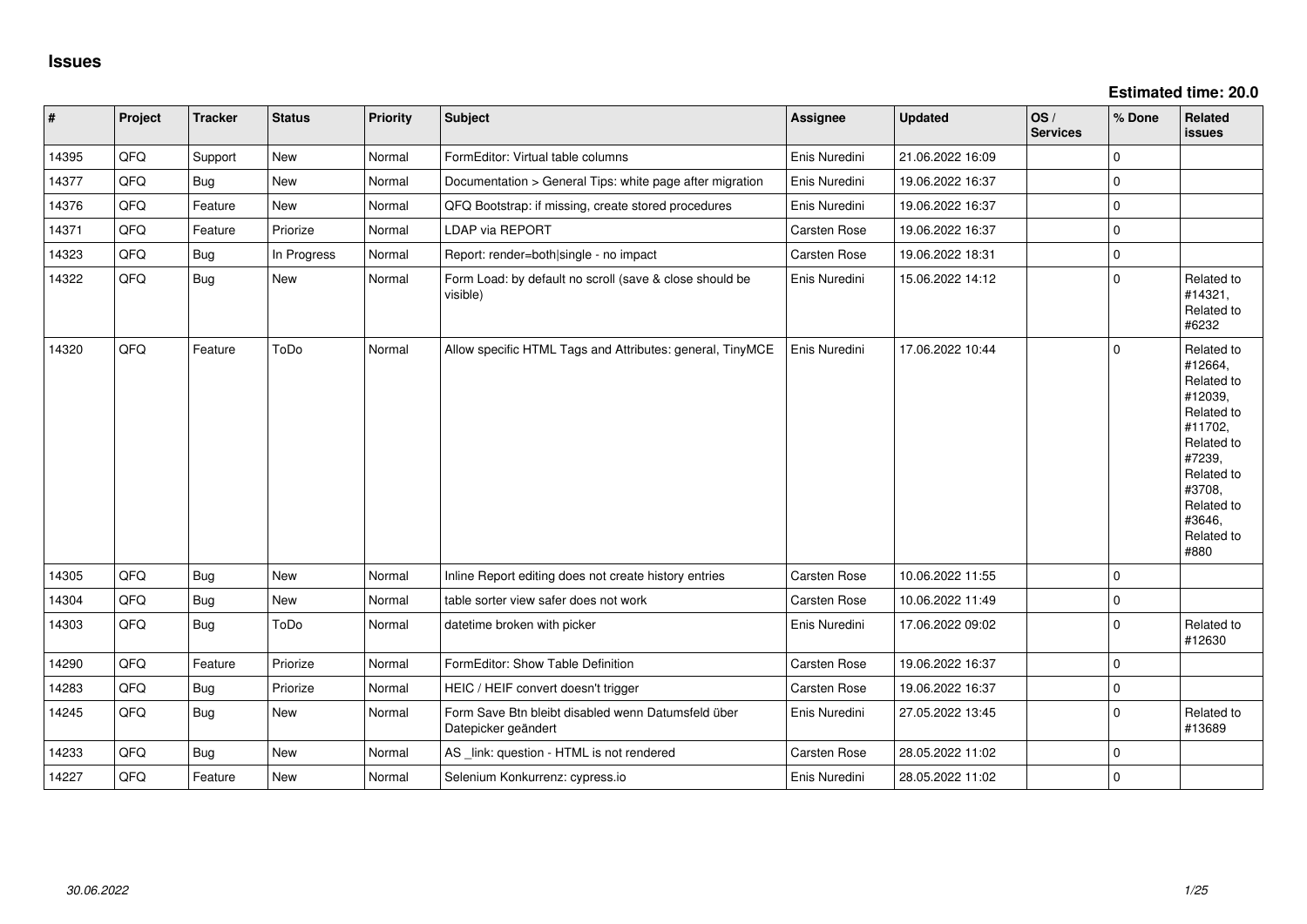| $\vert$ # | Project | <b>Tracker</b> | <b>Status</b>     | <b>Priority</b> | <b>Subject</b>                                                         | <b>Assignee</b>        | <b>Updated</b>   | OS/<br><b>Services</b> | % Done      | Related<br><b>issues</b>                                               |
|-----------|---------|----------------|-------------------|-----------------|------------------------------------------------------------------------|------------------------|------------------|------------------------|-------------|------------------------------------------------------------------------|
| 14187     | QFQ     | Feature        | New               | High            | qfq.log: show current URL                                              | <b>Carsten Rose</b>    | 28.05.2022 11:02 |                        | $\Omega$    | Related to<br>#13933,<br>Related to<br>#12532,<br>Related to<br>#11893 |
| 14185     | QFQ     | Feature        | New               | Normal          | External/Autocron.php - better suitable directory                      | Support: System        | 28.05.2022 11:03 |                        | $\mathbf 0$ |                                                                        |
| 14175     | QFQ     | <b>Bug</b>     | In Progress       | Normal          | Opening a form with no QFQ Session cookie fails                        | Carsten Rose           | 03.06.2022 10:40 |                        | $\mathbf 0$ |                                                                        |
| 14091     | QFQ     | <b>Bug</b>     | New               | Normal          | inconsistent template path for twig                                    | Carsten Rose           | 19.04.2022 18:36 |                        | $\mathbf 0$ |                                                                        |
| 14090     | QFQ     | Feature        | New               | Normal          | Nützliche _script funktionen                                           | Carsten Rose           | 28.05.2022 11:03 |                        | $\mathbf 0$ |                                                                        |
| 14077     | QFQ     | Bug            | New               | Normal          | As _link: Attribute 'class' missing by r:1 and r:3 - but should<br>set | Carsten Rose           | 28.05.2022 11:02 |                        | $\mathbf 0$ | Related to<br>#5342,<br>Related to<br>#4343                            |
| 14028     | QFQ     | Feature        | <b>New</b>        | Normal          | Required notification: visual nicer                                    | Enis Nuredini          | 28.05.2022 11:01 |                        | $\mathbf 0$ |                                                                        |
| 13945     | QFQ     | Feature        | New               | Normal          | As _link: content before/after link                                    | Enis Nuredini          | 28.05.2022 11:01 |                        | $\mathbf 0$ | Related to<br>#12262                                                   |
| 13943     | QFQ     | <b>Bug</b>     | Priorize          | Normal          | unable to find formgroup                                               | Enis Nuredini          | 28.05.2022 11:03 |                        | $\mathbf 0$ |                                                                        |
| 13900     | QFQ     | Feature        | Priorize          | Normal          | Selenium: Check das Cookie/PDF funktioniert                            | Enis Nuredini          | 25.03.2022 12:45 |                        | $\mathbf 0$ |                                                                        |
| 13899     | QFQ     | <b>Bug</b>     | ToDo              | Normal          | Selenium: zum laufen bringen                                           | Enis Nuredini          | 25.03.2022 10:24 |                        | $\mathbf 0$ |                                                                        |
| 13843     | QFQ     | Feature        | New               | Normal          | Create JWT via QFQ                                                     | Carsten Rose           | 19.03.2022 17:42 |                        | $\mathbf 0$ |                                                                        |
| 13841     | QFQ     | Feature        | New               | Normal          | Create PDF via iText - evaluate                                        | Carsten Rose           | 19.03.2022 17:42 |                        | $\mathbf 0$ |                                                                        |
| 13767     | QFQ     | <b>Bug</b>     | Feedback          | Normal          | date/time-picker: required shows up/down button orange                 | Enis Nuredini          | 16.05.2022 23:16 |                        | $\mathbf 0$ |                                                                        |
| 13757     | QFQ     | Feature        | New               | High            | QR / Bar-Code Plugin                                                   | Enis Nuredini          | 19.03.2022 17:43 |                        | $\mathbf 0$ |                                                                        |
| 13716     | QFQ     | <b>Bug</b>     | New               | High            | Firefox ask to store username/password                                 | Enis Nuredini          | 30.05.2022 09:31 |                        | $\mathbf 0$ | Related to<br>#13827                                                   |
| 13706     | QFQ     | <b>Bug</b>     | New               | Normal          | Wrong CheckType in FieldElement LastStatus of Form Cron                | Carsten Rose           | 21.01.2022 18:20 |                        | $\mathbf 0$ |                                                                        |
| 13700     | QFQ     | Feature        | New               | Normal          | Redesign qfq.io Seite                                                  | Carsten Rose           | 19.03.2022 17:43 |                        | $\mathbf 0$ |                                                                        |
| 13689     | QFQ     | <b>Bug</b>     | New               | Normal          | Enter auf Eingabefeld mit ungültigem Wert führt zu blurry<br>Seite     | Enis Nuredini          | 28.05.2022 10:53 |                        | $\mathbf 0$ | Related to<br>#14245, Has<br>duplicate<br>#11891                       |
| 13659     | QFQ     | Bug            | New               | Normal          | wrong sanitize class applied to R-store                                | Carsten Rose           | 15.01.2022 14:23 |                        | $\mathbf 0$ |                                                                        |
| 13647     | QFQ     | <b>Bug</b>     | New               | Normal          | Autofocus funktioniert nicht auf Chrome                                | Benjamin Baer          | 19.03.2022 17:44 |                        | $\mathbf 0$ |                                                                        |
| 13609     | QFQ     | Feature        | New               | Normal          | QFQ Introduction: Seite aufloesen                                      | Philipp<br>Gröbelbauer | 28.05.2022 11:02 |                        | $\mathbf 0$ |                                                                        |
| 13608     | QFQ     | Feature        | Some day<br>maybe | Normal          | Automatic Browser Language Redirect                                    | Enis Nuredini          | 17.06.2022 08:35 |                        | $\mathbf 0$ |                                                                        |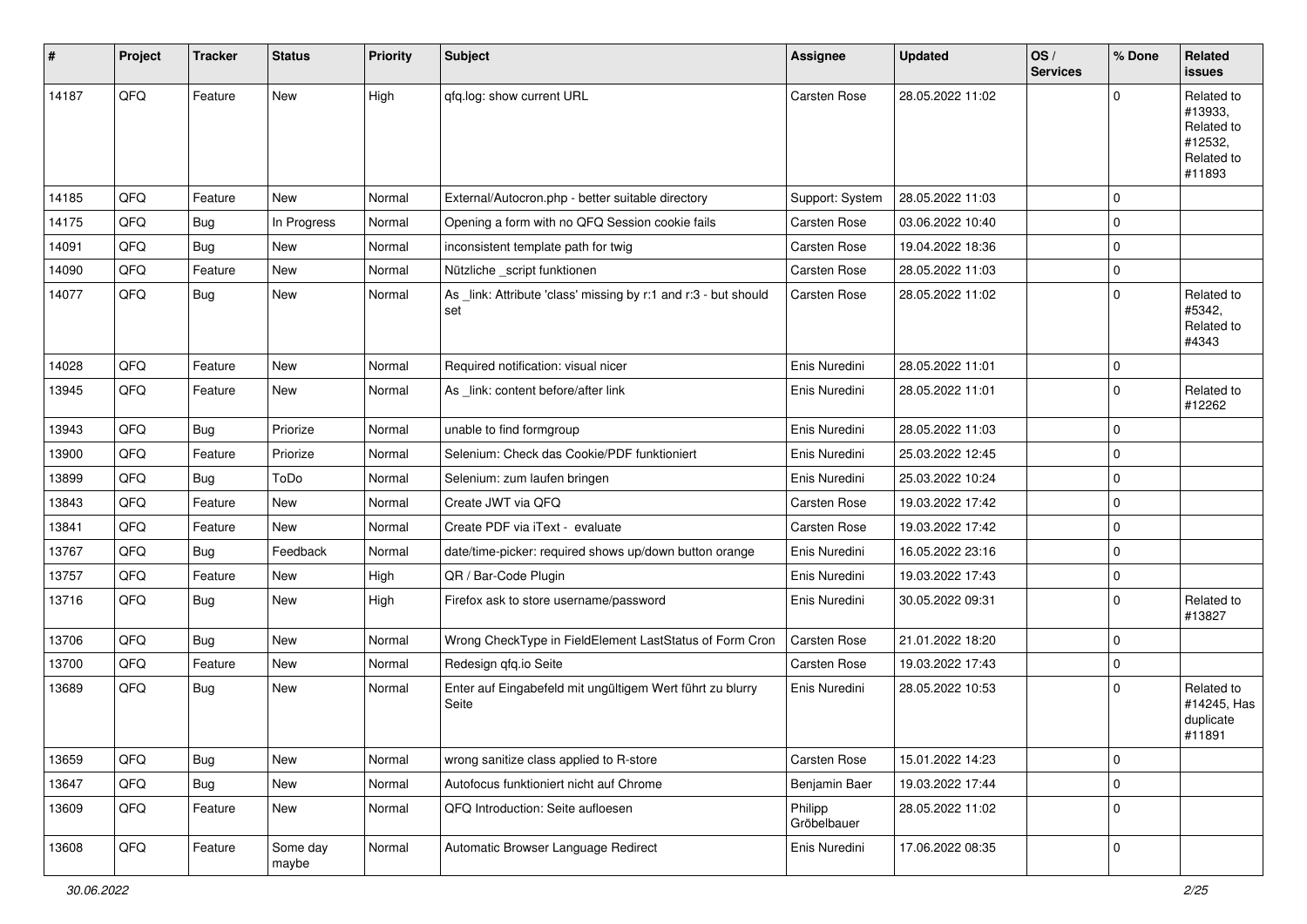| $\vert$ # | Project | <b>Tracker</b> | <b>Status</b>              | <b>Priority</b> | <b>Subject</b>                                                                           | Assignee            | <b>Updated</b>   | OS/<br><b>Services</b> | % Done      | Related<br><b>issues</b>                                               |
|-----------|---------|----------------|----------------------------|-----------------|------------------------------------------------------------------------------------------|---------------------|------------------|------------------------|-------------|------------------------------------------------------------------------|
| 13592     | QFQ     | <b>Bug</b>     | <b>New</b>                 | Normal          | QFQ Build Queue: das vergeben von Tags klappt nicht. Es<br>werden keine Releases gebaut. | Carsten Rose        | 19.03.2022 17:45 |                        | $\Omega$    |                                                                        |
| 13566     | QFQ     | Feature        | Ready to sync<br>(develop) | Normal          | Delete config-example.gfg.php file                                                       | Carsten Rose        | 23.12.2021 09:25 |                        | $\mathbf 0$ |                                                                        |
| 13528     | QFQ     | Bug            | <b>New</b>                 | Normal          | gfg.io > releases: es wird kein neues Release angelegt                                   | Benjamin Baer       | 19.03.2022 17:46 |                        | $\pmb{0}$   |                                                                        |
| 13467     | QFQ     | Feature        | <b>New</b>                 | Normal          | ChangeLog Generator                                                                      | Carsten Rose        | 19.03.2022 17:46 |                        | $\mathbf 0$ | Related to<br>#11460                                                   |
| 13460     | QFQ     | Bug            | <b>New</b>                 | Normal          | Doc: Password set/reset  password should not processed<br>with 'html encode'             | Carsten Rose        | 19.03.2022 17:46 |                        | $\mathbf 0$ |                                                                        |
| 13451     | QFQ     | Bug            | <b>New</b>                 | Normal          | Character Counter / Max Character: Problem in Safari                                     | Carsten Rose        | 15.04.2022 17:18 |                        | $\mathbf 0$ |                                                                        |
| 13354     | QFQ     | Feature        | <b>New</b>                 | Normal          | Using Websocket in QFQ                                                                   | Carsten Rose        | 10.11.2021 15:47 |                        | $\mathbf 0$ |                                                                        |
| 13332     | QFQ     | Bug            | New                        | Normal          | Multi Form: Required Felder werden visuell nicht markiert.                               | Carsten Rose        | 19.03.2022 17:47 |                        | $\mathbf 0$ |                                                                        |
| 13331     | QFQ     | Bug            | <b>New</b>                 | Normal          | Multi Form: Clear Icon misplaced                                                         | Carsten Rose        | 19.03.2022 17:47 |                        | $\mathbf 0$ |                                                                        |
| 12989     | QFQ     | Bug            | <b>New</b>                 | Normal          | empty string does not trigger dynamic update                                             | Enis Nuredini       | 28.05.2022 11:09 |                        | $\mathbf 0$ |                                                                        |
| 12974     | QFQ     | Bug            | <b>New</b>                 | High            | Sanitize Queries in Action-Elements                                                      | Carsten Rose        | 07.12.2021 17:19 |                        | $\mathbf 0$ |                                                                        |
| 12716     | QFQ     | Bug            | New                        | Normal          | template group: Pattern only applied to first instance                                   | Carsten Rose        | 19.03.2022 17:47 |                        | $\mathbf 0$ |                                                                        |
| 12714     | QFQ     | Bug            | New                        | Normal          | Conversion of GIF to PDF broken when GIF contains Alpha.                                 | Carsten Rose        | 19.03.2022 17:49 |                        | $\mathbf 0$ |                                                                        |
| 12702     | QFQ     | <b>Bug</b>     | <b>New</b>                 | High            | templateGroup: broken in multiDb Setup                                                   | Carsten Rose        | 14.12.2021 16:02 |                        | $\mathbf 0$ |                                                                        |
| 12679     | QFQ     | Feature        | <b>New</b>                 | Normal          | tablesorter: custom column width                                                         | Carsten Rose        | 16.06.2021 11:10 |                        | $\mathsf 0$ |                                                                        |
| 12670     | QFQ     | Bug            | <b>New</b>                 | High            | Dropdown-Menu classes können nicht mehr angegeben<br>werden                              | Carsten Rose        | 07.12.2021 17:19 |                        | $\mathbf 0$ |                                                                        |
| 12664     | QFQ     | Feature        | <b>New</b>                 | Normal          | TinyMCE: report/remove malicous HTML/JS Code                                             | Carsten Rose        | 19.03.2022 17:47 |                        | $\Omega$    | Related to<br>#14320                                                   |
| 12630     | QFQ     | Feature        | In Progress                | Normal          | Input: date[time]: min / max values                                                      | Enis Nuredini       | 20.06.2022 18:31 |                        | $\mathbf 0$ | Related to<br>#10096,<br>Related to<br>#14302.<br>Related to<br>#14303 |
| 12611     | QFQ     | Feature        | Some day<br>maybe          | Normal          | Refactoring: Bootstrap with Lazy Loading                                                 | <b>Carsten Rose</b> | 08.06.2022 10:37 |                        | $\mathbf 0$ | Related to<br>#12490,<br>Related to<br>#10013,<br>Related to<br>#7732  |
| 12603     | QFQ     | Feature        | New                        | Normal          | Dropdown (Select), Radio, checkbox:<br>itemListAlways={{!SELECT key, value}}             | Carsten Rose        | 19.03.2022 17:47 |                        | $\mathbf 0$ |                                                                        |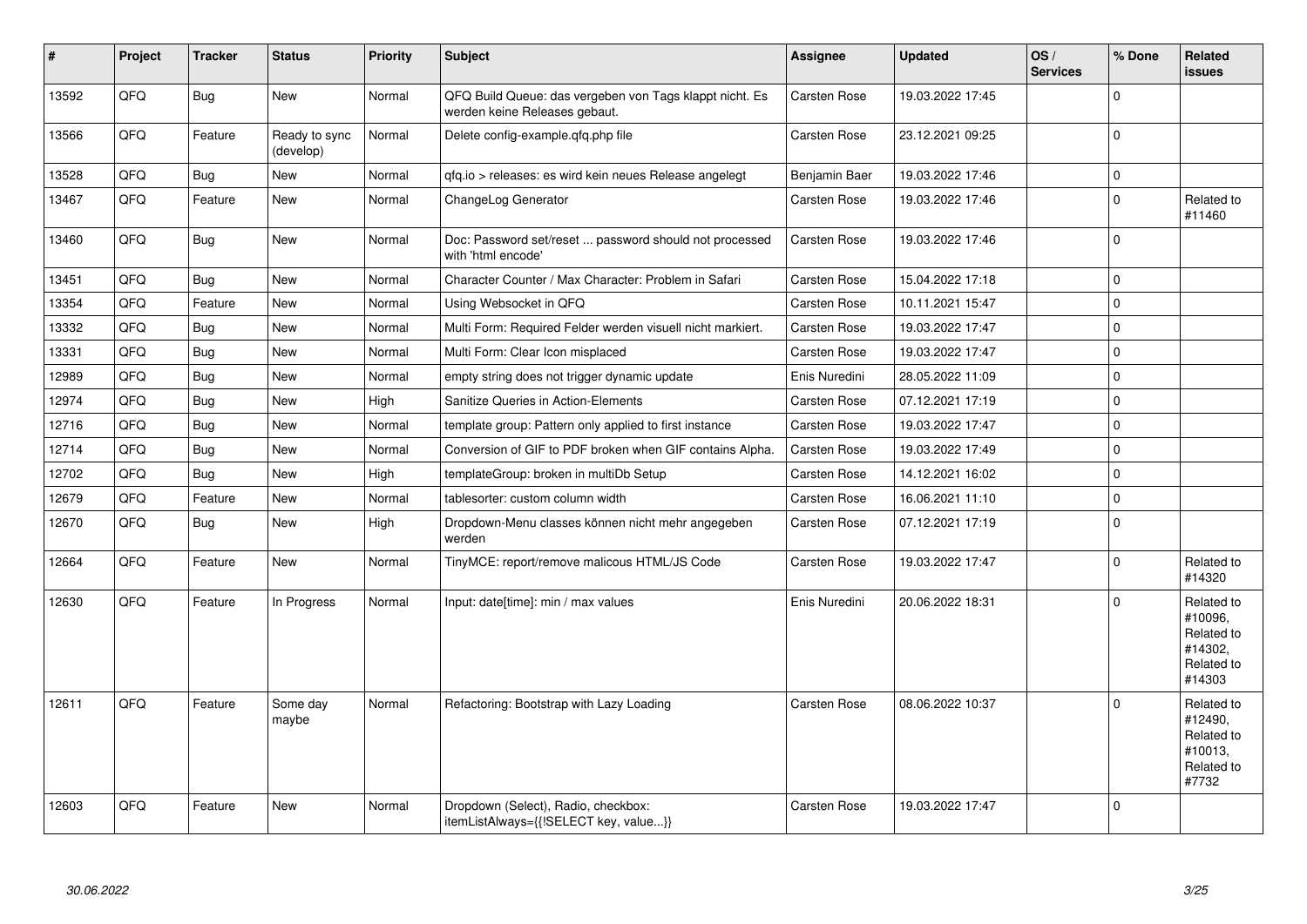| #     | Project | <b>Tracker</b> | <b>Status</b> | <b>Priority</b> | <b>Subject</b>                                                                                                                                      | Assignee            | <b>Updated</b>   | OS/<br><b>Services</b> | % Done         | Related<br><b>issues</b>                                              |
|-------|---------|----------------|---------------|-----------------|-----------------------------------------------------------------------------------------------------------------------------------------------------|---------------------|------------------|------------------------|----------------|-----------------------------------------------------------------------|
| 12581 | QFQ     | Bug            | <b>New</b>    | Normal          | Form.forward=close: Record 'new' in new browser tab > save<br>(& close) >> Form is not reloaded with new created record id<br>and stays in mode=new | <b>Carsten Rose</b> | 19.03.2022 17:48 |                        | $\Omega$       |                                                                       |
| 12556 | QFQ     | Feature        | <b>New</b>    | Normal          | Pills Title: colored = static or dynamic on allrequiredgiven                                                                                        | Benjamin Baer       | 19.03.2022 17:49 |                        | $\Omega$       |                                                                       |
| 12546 | QFQ     | <b>Bug</b>     | Feedback      | Normal          | Branch 'Development' - Unit Tests mit dirty workaround<br>angepasst                                                                                 | Carsten Rose        | 19.03.2022 17:48 |                        | $\overline{0}$ |                                                                       |
| 12545 | QFQ     | Bug            | <b>New</b>    | Urgent          | sql.log not created / updated                                                                                                                       | Carsten Rose        | 14.12.2021 16:02 |                        | $\Omega$       |                                                                       |
| 12544 | QFQ     | Feature        | <b>New</b>    | High            | a) ' AS _link' new also as ' AS _format', b) sortierung via<br>'display: none;', c) ' format' benoeitgt nicht zwingend<br>u/U/p/m/z/d               | Carsten Rose        | 14.12.2021 16:03 |                        | $\Omega$       |                                                                       |
| 12532 | QFQ     | Feature        | <b>New</b>    | High            | SIP-Parameter bei Seitenaufruf in Browser-Console<br>anzeigen                                                                                       | Carsten Rose        | 07.12.2021 17:19 |                        | $\Omega$       | Related to<br>#11893,<br>Related to<br>#14187                         |
| 12520 | QFQ     | Bug            | New           | Normal          | Switch FE User: still active even FE User session expired                                                                                           | <b>Carsten Rose</b> | 19.03.2022 17:48 |                        | $\overline{0}$ |                                                                       |
| 12513 | QFQ     | Bug            | <b>New</b>    | High            | Implement server side check of maxlength                                                                                                            | Carsten Rose        | 07.12.2021 17:19 |                        | $\mathbf 0$    |                                                                       |
| 12512 | QFQ     | Bug            | New           | Normal          | Some MySQL Installation can't use 'stored procedures'                                                                                               | Carsten Rose        | 19.03.2022 17:48 |                        | $\mathbf 0$    |                                                                       |
| 12508 | QFQ     | Bug            | In Progress   | High            | qfq Form: sendMail                                                                                                                                  | Karin Niffeler      | 19.03.2022 17:48 |                        | $\mathbf 0$    |                                                                       |
| 12504 | QFQ     | Feature        | Priorize      | Normal          | sql.log: report fe.id                                                                                                                               | Carsten Rose        | 05.05.2021 22:09 |                        | $\mathbf 0$    |                                                                       |
| 12503 | QFQ     | Feature        | Priorize      | Normal          | Detect dangerous UPDATE statement with missing WHERE                                                                                                | Carsten Rose        | 05.05.2021 22:09 |                        | $\mathbf 0$    |                                                                       |
| 12490 | QFQ     | Feature        | New           | Normal          | Loading Plugins in QFQ - see what tinymce does. (lazy<br>loading)                                                                                   | Benjamin Baer       | 08.06.2022 10:37 |                        | $\Omega$       | Related to<br>#12611,<br>Related to<br>#10013,<br>Related to<br>#7732 |
| 12480 | OFQ     | Feature        | <b>New</b>    | Normal          | If QFQ upgrade is running, block further request                                                                                                    | <b>Carsten Rose</b> | 03.05.2021 20:45 |                        | $\Omega$       |                                                                       |
| 12477 | QFQ     | Feature        | <b>New</b>    | Normal          | Support for refactoring: Form, FormElement, diverse<br>Tabellen/Spalten, tt-content Records                                                         | Carsten Rose        | 03.05.2021 20:45 |                        | $\Omega$       |                                                                       |
| 12476 | QFQ     | Feature        | <b>New</b>    | Normal          | clearMe: a) should trigger 'dirty', b) sticky on textarea resize                                                                                    | Benjamin Baer       | 04.01.2022 08:40 |                        | $\Omega$       | Related to<br>#9528                                                   |
| 12474 | QFQ     | Feature        | <b>New</b>    | Normal          | Check BaseConfigURL if it is given and the the last char is '/'                                                                                     | Carsten Rose        | 03.05.2021 20:45 |                        | $\mathbf 0$    |                                                                       |
| 12468 | QFQ     | Bug            | New           | Urgent          | Form: update Form.title after save                                                                                                                  | Carsten Rose        | 03.05.2021 21:12 |                        | $\mathbf 0$    |                                                                       |
| 12465 | QFQ     | Feature        | <b>New</b>    | Normal          | QFQ Function: use in FE to fill StoreRecord                                                                                                         | <b>Carsten Rose</b> | 05.05.2021 21:58 |                        | $\mathbf 0$    |                                                                       |
| 12463 | QFQ     | Bug            | ToDo          | High            | QFQ Function: 'function' and 'sql' on same level - output of<br>sal is shown two times.                                                             | Carsten Rose        | 15.12.2021 16:31 |                        | $\Omega$       |                                                                       |
| 12452 | QFQ     | Feature        | Priorize      | Normal          | BaseURL: alsways with '/' at the end                                                                                                                | Carsten Rose        | 19.06.2022 13:45 |                        | $\Omega$       | Related to<br>#10782                                                  |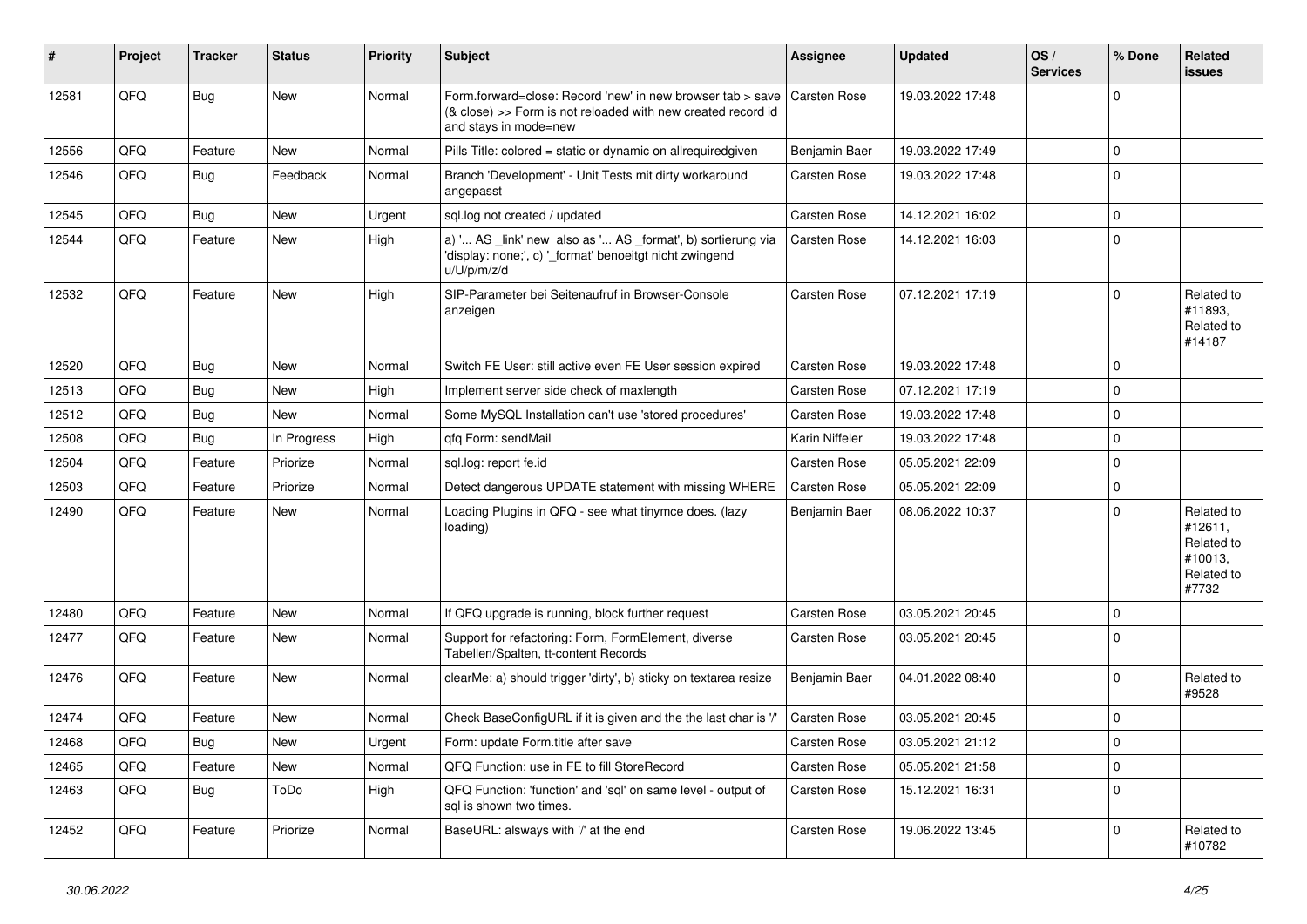| #     | Project | <b>Tracker</b> | <b>Status</b>     | <b>Priority</b> | <b>Subject</b>                                                                                                 | <b>Assignee</b>     | <b>Updated</b>   | OS/<br><b>Services</b> | % Done      | <b>Related</b><br><b>issues</b>                                             |
|-------|---------|----------------|-------------------|-----------------|----------------------------------------------------------------------------------------------------------------|---------------------|------------------|------------------------|-------------|-----------------------------------------------------------------------------|
| 12439 | QFQ     | Feature        | In Progress       | Normal          | TinyMCE Paste from Word & Character Count/Limit                                                                | Carsten Rose        | 05.05.2021 22:15 |                        | $\mathbf 0$ |                                                                             |
| 12413 | QFQ     | Feature        | New               | Normal          | STORE_TYPO3: enhance for {{be_users.email:T}},<br>{{fe_users.email:T}}                                         | <b>Carsten Rose</b> | 03.05.2021 20:45 |                        | $\Omega$    | Related to<br>#12412,<br>Related to<br>#10012                               |
| 12412 | QFQ     | Feature        | <b>New</b>        | Normal          | Action/Escape qualifier 'e' (empty), '0': if given, an empty<br>string (or '0') will be treated as 'not found' | <b>Carsten Rose</b> | 08.05.2021 09:40 |                        | $\Omega$    | Related to<br>#12413,<br>Related to<br>#10012                               |
| 12400 | QFQ     | Feature        | New               | Normal          | Tutorial ist in QFQ Doku, Wird in der Suche gefunden, es<br>gibt aber kein Menupunkt - Inhalt ueberpruefen     | <b>Carsten Rose</b> | 03.05.2021 20:45 |                        | $\mathbf 0$ |                                                                             |
| 12395 | QFQ     | Bug            | ToDo              | High            | QFQ Function: Result two times shown                                                                           | Carsten Rose        | 18.02.2022 08:59 |                        | $\mathbf 0$ |                                                                             |
| 12337 | QFQ     | Feature        | Some day<br>maybe | Normal          | Database.php: better caching                                                                                   | Carsten Rose        | 16.09.2021 15:10 |                        | $\mathbf 0$ |                                                                             |
| 12330 | QFQ     | Feature        | New               | Normal          | Copy to input field / text area / TinyMCE                                                                      | <b>Carsten Rose</b> | 07.04.2021 09:01 |                        | $\mathbf 0$ |                                                                             |
| 12327 | QFQ     | Bug            | New               | Normal          | Copy to clipboard: Glyphicon can not be changed                                                                | Carsten Rose        | 27.12.2021 17:59 |                        | $\mathbf 0$ |                                                                             |
| 12325 | QFQ     | Bug            | Priorize          | Normal          | MultiDB form.dblndex not working for report syntax                                                             | Carsten Rose        | 07.09.2021 13:37 |                        | $\mathbf 0$ | Related to<br>#12145,<br>Related to<br>#12314                               |
| 12315 | QFQ     | Feature        | Some day<br>maybe | Normal          | Form History (Diffs) / Backups                                                                                 | Carsten Rose        | 16.09.2021 15:10 |                        | $\mathbf 0$ |                                                                             |
| 12269 | QFQ     | Feature        | <b>New</b>        | Normal          | 2FA - Login                                                                                                    | Carsten Rose        | 03.05.2021 20:45 |                        | $\mathbf 0$ |                                                                             |
| 12262 | QFQ     | Feature        | ToDo              | Normal          | Form buttons on top: more customable                                                                           | Enis Nuredini       | 17.06.2022 10:44 |                        | 0           | Related to<br>#13945, Has<br>duplicate<br>#4046, Has<br>duplicate<br>#10080 |
| 12187 | QFQ     | <b>Bug</b>     | New               | Normal          | Trigger FormAsFile() via Report: probably problem with multi<br>DB setup                                       | <b>Carsten Rose</b> | 20.03.2021 21:20 |                        | $\mathbf 0$ |                                                                             |
| 12186 | QFQ     | Feature        | New               | High            | TinyMCE Config für Objekte                                                                                     | Carsten Rose        | 07.12.2021 17:19 |                        | 0           | <b>Blocks</b><br>#12632                                                     |
| 12163 | QFQ     | Feature        | <b>New</b>        | Normal          | Checkbox: table wrap                                                                                           | Carsten Rose        | 03.05.2021 20:51 |                        | $\mathbf 0$ |                                                                             |
| 12162 | QFQ     | Feature        | New               | Normal          | FE.type=sendmail: personalized mailing (several mails) via<br>template                                         | Carsten Rose        | 03.05.2021 20:45 |                        | $\mathbf 0$ |                                                                             |
| 12156 | QFQ     | Feature        | New               | Normal          | Form: Optional disable 'leave page'                                                                            |                     | 03.05.2021 20:45 |                        | $\mathbf 0$ |                                                                             |
| 12146 | QFQ     | Feature        | New               | Normal          | Autocron Job: Anzeigen wann der naechste Job ausgefuehrt<br>wird, resp das er nicht ausgefuehrt wird           | Carsten Rose        | 15.03.2021 15:23 |                        | $\mathbf 0$ |                                                                             |
| 12135 | QFQ     | Feature        | New               | Normal          | Subrecord: Notiz                                                                                               |                     | 24.04.2021 16:58 |                        | $\pmb{0}$   |                                                                             |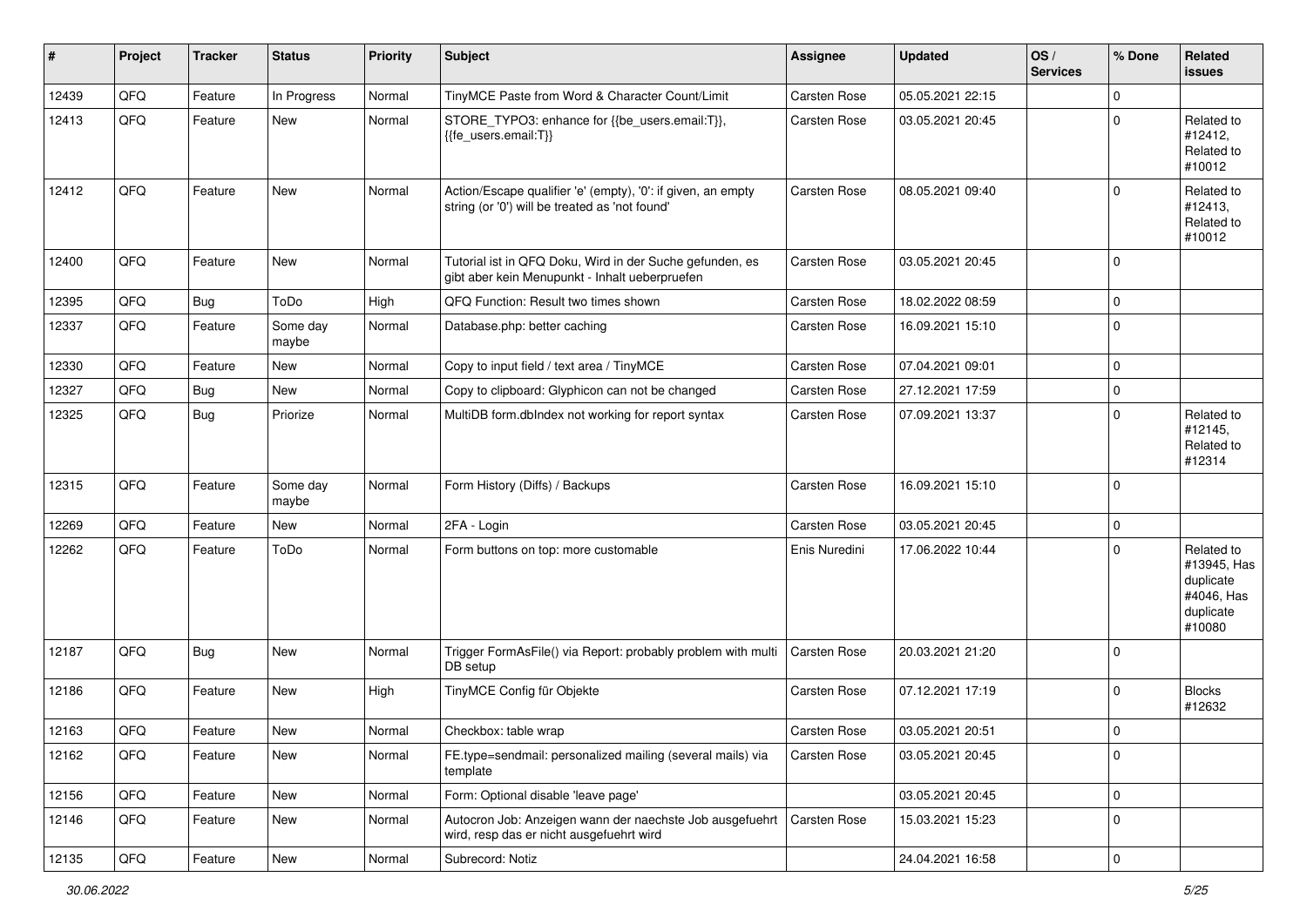| #     | Project | <b>Tracker</b> | <b>Status</b> | <b>Priority</b> | <b>Subject</b>                                                                                       | <b>Assignee</b>                                        | <b>Updated</b>   | OS/<br><b>Services</b> | % Done      | Related<br><b>issues</b>                      |                      |
|-------|---------|----------------|---------------|-----------------|------------------------------------------------------------------------------------------------------|--------------------------------------------------------|------------------|------------------------|-------------|-----------------------------------------------|----------------------|
| 12133 | QFQ     | Bug            | <b>New</b>    | Normal          | NPM, phpSpreadSheet aktualisieren                                                                    | Carsten Rose                                           | 15.03.2021 09:04 |                        | $\Omega$    |                                               |                      |
| 12119 | QFQ     | Feature        | <b>New</b>    | Normal          | AS paged: error message missing if there ist no 'r' argument.                                        | Carsten Rose                                           | 03.05.2021 20:51 |                        | $\mathbf 0$ |                                               |                      |
| 12109 | QFQ     | Feature        | <b>New</b>    | Normal          | Donwload Link: Plain, SIP, Persistent Link, Peristent SIP -<br>new notation                          | Carsten Rose                                           | 03.05.2021 20:45 |                        | $\mathbf 0$ | Related to<br>#12085                          |                      |
| 12066 | QFQ     | Bug            | <b>New</b>    | High            | enterAsSubmit: Forward wird nicht ausgeführt                                                         | Enis Nuredini                                          | 29.05.2022 09:23 |                        | $\mathbf 0$ |                                               |                      |
| 12045 | QFQ     | Bug            | <b>New</b>    | Normal          | templateGroup afterSave FE: Aufruf ohne<br>sglHonorFormElements funktioniert nicht                   | Carsten Rose                                           | 18.02.2021 16:33 |                        | $\mathbf 0$ |                                               |                      |
| 12040 | QFQ     | Bug            | <b>New</b>    | Normal          | FE Mode 'hidden' für zwei FEs auf einer Zeile                                                        | Carsten Rose                                           | 18.02.2021 10:13 |                        | $\mathbf 0$ |                                               |                      |
| 12039 | QFQ     | Feature        | <b>New</b>    | Normal          | Missing htmlSpecialChar() in pre processing on form submit                                           |                                                        | 18.02.2021 00:09 |                        | $\mathbf 0$ | Related to<br>#14320                          |                      |
| 12038 | QFQ     | Feature        | <b>New</b>    | Normal          | a) STORE_VAR: filenameOnlyStripUniq, b) SP:<br>QSTRIPUNIQ()                                          |                                                        | 17.02.2021 23:55 |                        | $\mathbf 0$ |                                               |                      |
| 12024 | QFQ     | Feature        | <b>New</b>    | Normal          | Excel Export: text columns by default decode<br>htmlspeciachar()                                     | Carsten Rose                                           | 17.02.2021 23:55 |                        | $\Omega$    | Related to<br>#12022                          |                      |
| 12023 | QFQ     | Feature        | New           | Normal          | MySQL Stored Precdure: QDECODESPECIALCHAR()                                                          | Carsten Rose                                           | 16.02.2021 11:16 |                        | $\Omega$    | Related to<br>#12022                          |                      |
| 11980 | QFQ     | Feature        | In Progress   | Normal          | protected verzeichnis MUSS geschützt werden                                                          | Carsten Rose                                           | 07.09.2021 13:30 |                        | $\mathbf 0$ |                                               |                      |
| 11955 | QFQ     | Feature        | <b>New</b>    | Normal          | subrecord: new title option to set <th> attributes - e.g. to<br/>customize tablesorter options.</th> | attributes - e.g. to<br>customize tablesorter options. | Carsten Rose     | 03.05.2021 20:47       |             | $\Omega$                                      | Related to<br>#11775 |
| 11893 | QFQ     | Feature        | New           | High            | Broken SIP: a) only report one time, b) only report in main<br>column                                | Carsten Rose                                           | 12.05.2021 12:13 |                        | $\mathbf 0$ | Related to<br>#12532,<br>Related to<br>#14187 |                      |
| 11892 | QFQ     | Feature        | <b>New</b>    | Normal          | tablesorter: columns with links are hard to order - new<br>qualifier 'Y: <ord>'</ord>                | Enis Nuredini                                          | 23.03.2022 09:22 |                        | $\Omega$    |                                               |                      |
| 11850 | QFQ     | Feature        | <b>New</b>    | Urgent          | Wizard Form: basierend auf einer Tabelle eine Form<br>anlegen.                                       |                                                        | 03.05.2021 21:12 |                        | $\mathbf 0$ | Blocked by<br>#8082                           |                      |
| 11775 | QFQ     | Feature        | <b>New</b>    | Normal          | Subrecord Tooltip pro Feld                                                                           | Carsten Rose                                           | 18.12.2020 15:22 |                        | $\Omega$    | Related to<br>#11955                          |                      |
| 11752 | QFQ     | Bug            | <b>New</b>    | Normal          | checkbox renders multiple input elements with same name                                              | Carsten Rose                                           | 17.12.2020 14:58 |                        | $\Omega$    | Related to<br>#11750                          |                      |
| 11747 | QFQ     | Feature        | <b>New</b>    | Normal          | Maintenance Page with Redirect                                                                       | Carsten Rose                                           | 03.05.2021 20:47 |                        | $\mathbf 0$ | Related to<br>#11741                          |                      |
| 11716 | QFQ     | Feature        | <b>New</b>    | Normal          | Form an beliebiger Stelle im Report anzeigen                                                         |                                                        | 09.12.2020 09:47 |                        | $\mathbf 0$ |                                               |                      |
| 11715 | QFQ     | Bug            | <b>New</b>    | Normal          | acceptZeroAsRequired and requiredOffButMark do not<br>coincide                                       |                                                        | 08.12.2020 12:13 |                        | $\Omega$    |                                               |                      |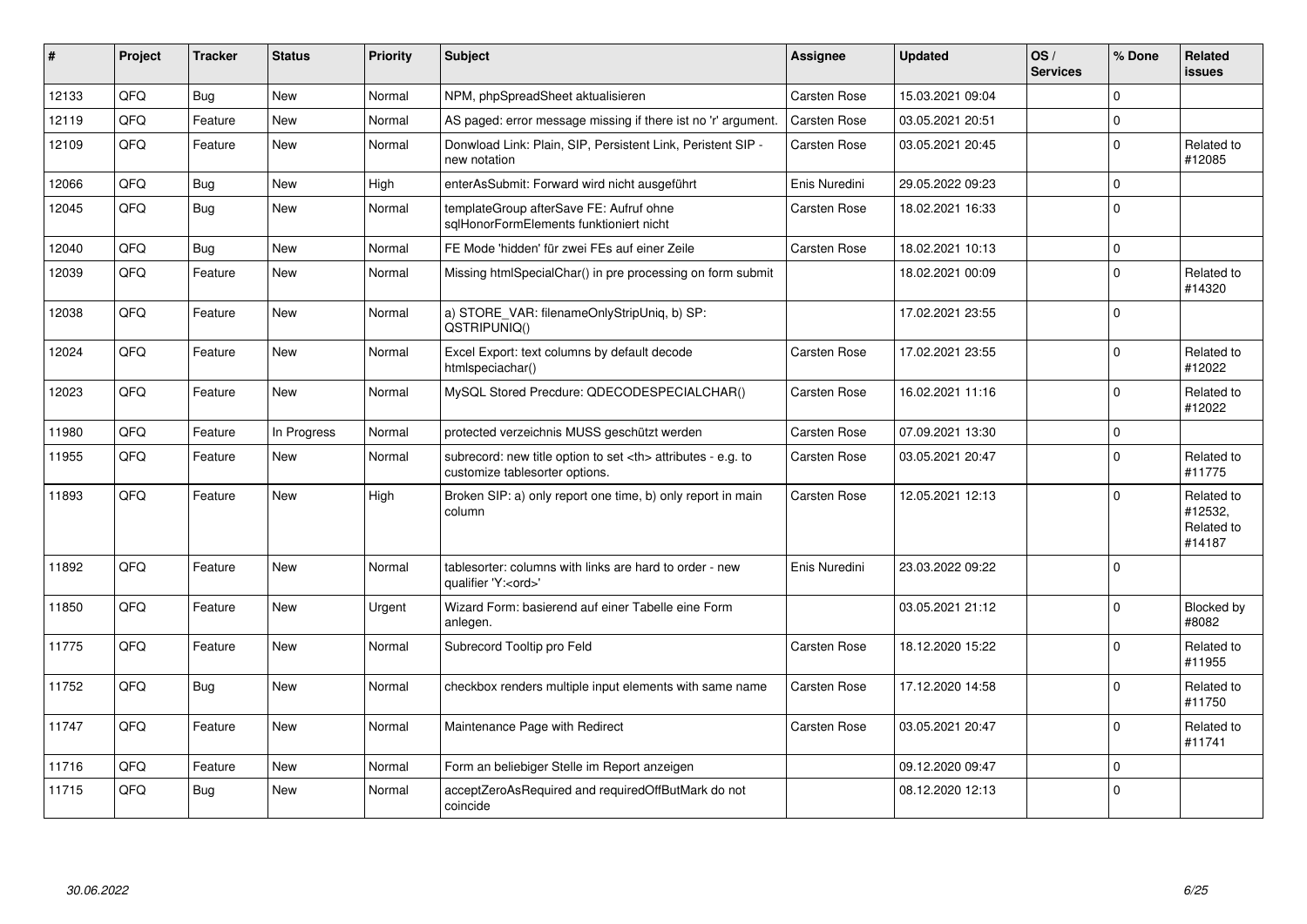| #     | Project | <b>Tracker</b> | <b>Status</b>     | <b>Priority</b> | <b>Subject</b>                                                                      | <b>Assignee</b>     | <b>Updated</b>   | OS/<br><b>Services</b> | % Done              | Related<br>issues                                                                                                              |
|-------|---------|----------------|-------------------|-----------------|-------------------------------------------------------------------------------------|---------------------|------------------|------------------------|---------------------|--------------------------------------------------------------------------------------------------------------------------------|
| 11702 | QFQ     | Feature        | New               | Normal          | HTML Special Char makes no sense for 'allbut' if '&' is<br>forbidden                | <b>Carsten Rose</b> | 07.12.2021 16:35 |                        | $\Omega$            | Related to<br>#5112,<br>Related to<br>#14320                                                                                   |
| 11695 | QFQ     | Bug            | New               | Normal          | MultiForm required FE Error                                                         | Carsten Rose        | 04.12.2020 13:34 |                        | $\mathbf 0$         |                                                                                                                                |
| 11668 | QFQ     | Bug            | New               | Normal          | Play function.sql - problem with mysql                                              | Carsten Rose        | 03.05.2021 20:48 |                        | $\mathbf 0$         |                                                                                                                                |
| 11667 | QFQ     | <b>Bug</b>     | New               | Normal          | MySQL mariadb-server-10.3: Incorrect datetime value                                 | Carsten Rose        | 03.05.2021 20:48 |                        | $\mathbf 0$         |                                                                                                                                |
| 11630 | QFQ     | Bug            | Feedback          | High            | Bitte check ob CALL() in 20.11.0 noch so funktioniert wie in<br>20.4.1              | Enis Nuredini       | 28.05.2022 13:45 |                        | $\mathbf 0$         | Related to<br>#11325                                                                                                           |
| 11535 | QFQ     | Feature        | New               | Normal          | Ability to create SQL columns in frontend QFQ forms                                 |                     | 17.11.2020 12:11 |                        | $\mathbf 0$         |                                                                                                                                |
| 11534 | QFQ     | Feature        | New               | Normal          | Report: Action on selected rows - Table batchprocessing<br>feature                  |                     | 18.11.2020 08:15 |                        | $\mathbf 0$         |                                                                                                                                |
| 11523 | QFQ     | Feature        | New               | Normal          | Mit dynamic Update erkennen, ob Upload gemacht wurde                                | Carsten Rose        | 13.11.2020 15:07 |                        | $\mathbf 0$         | Related to<br>#9533                                                                                                            |
| 11522 | QFQ     | Bug            | New               | Normal          | Aus/Einblenden von Reitern                                                          |                     | 13.11.2020 14:58 |                        | $\mathsf{O}\xspace$ |                                                                                                                                |
| 11517 | QFQ     | <b>Bug</b>     | In Progress       | Normal          | extraButtonInfo Broken for multiple FormElements                                    | Carsten Rose        | 12.05.2022 13:12 |                        | $\mathbf 0$         | Related to<br>#7890,<br>Related to<br>#3811, Has<br>duplicate<br>#10905, Has<br>duplicate<br>#10553, Has<br>duplicate<br>#6779 |
| 11516 | QFQ     | Feature        | <b>New</b>        | Normal          | Multi Page Form (Previous/Next Buttons)                                             | Carsten Rose        | 16.03.2021 17:52 |                        | $\pmb{0}$           |                                                                                                                                |
| 11504 | QFQ     | Feature        | New               | Normal          | Dynamic Update: Button text update for 'Save',' Close' &<br>'Delete'                | Carsten Rose        | 12.11.2020 23:44 |                        | $\mathbf 0$         |                                                                                                                                |
| 11460 | QFQ     | Feature        | New               | Normal          | Easier creation of changelog: gitchangelog                                          | Carsten Rose        | 12.06.2021 10:20 |                        | $\mathbf 0$         | Related to<br>#13467                                                                                                           |
| 11347 | QFQ     | Bug            | Feedback          | Normal          | If Bedingungen funktionieren nicht korrekt                                          | Christoph Fuchs     | 21.03.2021 20:37 |                        | $\mathbf 0$         |                                                                                                                                |
| 11323 | QFQ     | Feature        | Some day<br>maybe | Normal          | Report Frontend Editor Modal + Codemirror                                           | Carsten Rose        | 16.09.2021 15:10 |                        | $\mathbf 0$         | Related to<br>#11036                                                                                                           |
| 11322 | QFQ     | Feature        | Some day<br>maybe | Normal          | Form Element JSON - (multiline parameter field)                                     | <b>Carsten Rose</b> | 16.09.2021 15:10 |                        | 0                   |                                                                                                                                |
| 11320 | QFQ     | Feature        | Priorize          | Normal          | Typo3 Version 10 support                                                            | <b>Carsten Rose</b> | 05.05.2021 22:09 |                        | $\mathbf 0$         |                                                                                                                                |
| 11239 | QFQ     | <b>Bug</b>     | New               | Normal          | Radiobutton (plain): horizontales Rendern abhängig vom<br>Datentyp in der Datenbank | Carsten Rose        | 30.09.2020 18:37 |                        | $\mathbf 0$         |                                                                                                                                |
| 11237 | QFQ     | Bug            | New               | High            | Radiobutton / parameter.buttonClass= btn-default - kein dirty<br>Trigger            | Benjamin Baer       | 03.05.2021 21:12 |                        | $\mathbf 0$         | Related to<br>#10766                                                                                                           |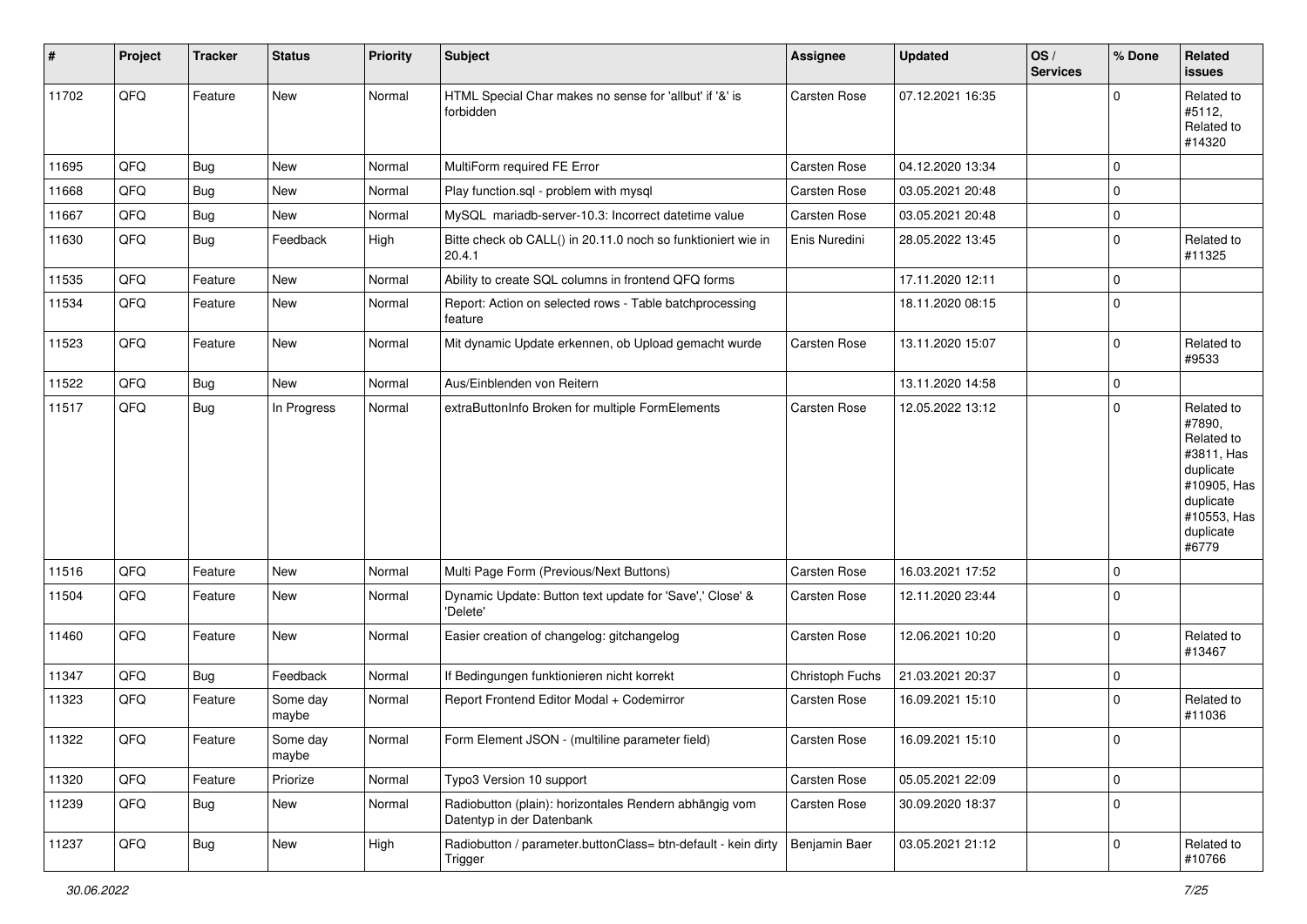| #     | Project | <b>Tracker</b> | <b>Status</b>     | Priority | <b>Subject</b>                                                     | <b>Assignee</b>     | Updated          | OS/<br><b>Services</b> | % Done      | <b>Related</b><br><b>issues</b>              |
|-------|---------|----------------|-------------------|----------|--------------------------------------------------------------------|---------------------|------------------|------------------------|-------------|----------------------------------------------|
| 11217 | QFQ     | Feature        | Some day<br>maybe | Normal   | <b>Extend Script Functionality</b>                                 | Carsten Rose        | 16.09.2021 15:10 |                        | $\mathbf 0$ |                                              |
| 11195 | QFQ     | <b>Bug</b>     | New               | Low      | Dynamic Update: Note not updated if new text is empty<br>(v20.4)   |                     | 25.09.2020 11:14 |                        | $\mathbf 0$ |                                              |
| 11080 | QFQ     | Feature        | New               | Normal   | Send MQTT messages                                                 | Carsten Rose        | 29.08.2020 19:49 |                        | $\mathbf 0$ |                                              |
| 11076 | QFQ     | Feature        | In Progress       | Normal   | SELECT  AS _websocket                                              | Carsten Rose        | 30.08.2020 17:49 |                        | $\pmb{0}$   |                                              |
| 11057 | QFQ     | <b>Bug</b>     | New               | High     | Checkboxes ohne span.checkmark im Report werden<br>ausgeblendet    | Benjamin Baer       | 03.05.2021 21:12 |                        | $\mathbf 0$ | Related to<br>#11039                         |
| 11036 | QFQ     | Feature        | Some day<br>maybe | Normal   | inline report editor permissions                                   | Carsten Rose        | 16.09.2021 15:09 |                        | $\mathbf 0$ | Related to<br>#11323                         |
| 10996 | QFQ     | Feature        | New               | Normal   | Download video via sip: no seek                                    | Carsten Rose        | 12.08.2020 14:18 |                        | $\mathbf 0$ |                                              |
| 10979 | QFQ     | Feature        | <b>New</b>        | Normal   | Ajax Calls an API - dataReport                                     | Carsten Rose        | 11.05.2022 12:15 |                        | $\mathbf 0$ |                                              |
| 10976 | QFQ     | Feature        | <b>New</b>        | Normal   | Excel Export Verbesserungen                                        | <b>Carsten Rose</b> | 06.08.2020 10:56 |                        | $\mathbf 0$ |                                              |
| 10937 | QFQ     | Bug            | <b>New</b>        | Normal   | Fehler mit abhängigen Select- Feldern beim Positionieren           | Carsten Rose        | 12.11.2020 23:45 |                        | $\mathbf 0$ |                                              |
| 10890 | QFQ     | <b>Bug</b>     | New               | Normal   | AutoCron hangs                                                     |                     | 20.07.2020 13:56 |                        | $\mathbf 0$ |                                              |
| 10874 | QFQ     | Feature        | <b>New</b>        | Normal   | Erstellen eines Foreign Keys in der Tabelle "FormElement"          |                     | 13.07.2020 10:11 |                        | $\mathbf 0$ |                                              |
| 10819 | QFQ     | Feature        | New               | Normal   | Persistent SIP - second try                                        | Carsten Rose        | 29.06.2020 23:02 |                        | $\mathbf 0$ | Related to<br>#6261                          |
| 10782 | QFQ     | Feature        | Feedback          | Normal   | Tiny MCE: Image Upload                                             | Enis Nuredini       | 16.05.2022 23:16 |                        | $\Omega$    | Related to<br>#12452                         |
| 10766 | QFQ     | <b>Bug</b>     | New               | High     | Radiobutton / parameter.buttonClass=btn-default: dynamic<br>update |                     | 03.05.2021 21:12 |                        | $\mathbf 0$ | Related to<br>#11237                         |
| 10763 | QFQ     | Feature        | New               | Normal   | form accessed and submitted despite logout?                        |                     | 16.06.2020 11:43 |                        | $\mathbf 0$ |                                              |
| 10759 | QFQ     | <b>Bug</b>     | New               | Normal   | emptyMeansNull - Feld falsch aktualisiert                          |                     | 12.11.2020 23:45 |                        | $\mathbf 0$ |                                              |
| 10745 | QFQ     | Feature        | Some day<br>maybe | Normal   | <b>Tablesorter Excel Export</b>                                    | Carsten Rose        | 16.09.2021 15:09 |                        | $\mathbf 0$ |                                              |
| 10738 | QFQ     | Feature        | Some day<br>maybe | Normal   | CORS headers for external API requests                             |                     | 10.06.2020 14:00 |                        | $\mathbf 0$ |                                              |
| 10716 | QFQ     | Feature        | Some day<br>maybe | Normal   | Business Logic mit Externen Skripten                               | Carsten Rose        | 16.09.2021 15:10 |                        | $\Omega$    | Related to<br>#10713,<br>Related to<br>#8217 |
| 10714 | QFQ     | Feature        | <b>New</b>        | Normal   | multi Table Form                                                   | <b>Carsten Rose</b> | 16.03.2021 18:44 |                        | $\mathbf 0$ |                                              |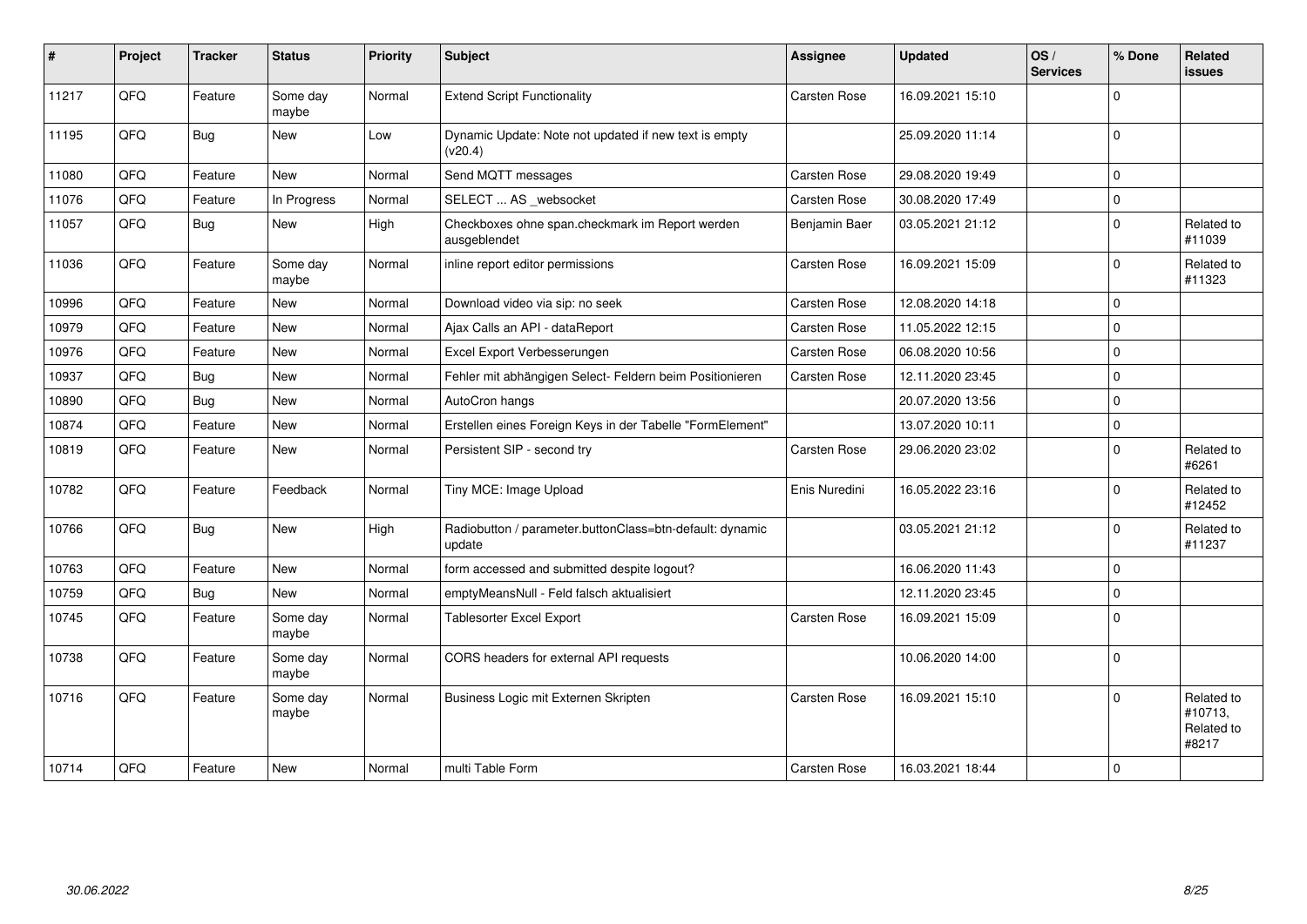| #     | Project | <b>Tracker</b> | <b>Status</b>     | <b>Priority</b> | Subject                                                                             | <b>Assignee</b>     | <b>Updated</b>   | OS/<br><b>Services</b> | % Done      | Related<br>issues                                                    |
|-------|---------|----------------|-------------------|-----------------|-------------------------------------------------------------------------------------|---------------------|------------------|------------------------|-------------|----------------------------------------------------------------------|
| 10704 | QFQ     | Bug            | New               | Normal          | wkhtml problem rendering fullCalendar.js / fabric.js >><br>successor: puppeteer     | Carsten Rose        | 12.11.2020 23:45 |                        | $\Omega$    | Related to<br>#5024,<br>Related to<br>#4650,<br>Related to<br>#10715 |
| 10661 | QFQ     | Bug            | In Progress       | Normal          | Typo3 Warnungen                                                                     | Carsten Rose        | 07.09.2021 13:23 |                        | $\mathbf 0$ | Related to<br>#12440                                                 |
| 10658 | QFQ     | Bug            | New               | Normal          | processReadOnly broken                                                              | Carsten Rose        | 27.05.2020 17:55 |                        | $\mathbf 0$ |                                                                      |
| 10640 | QFQ     | Bug            | New               | High            | TypeAhead Tag: FE editierbar trotz readOnly                                         | Carsten Rose        | 03.05.2021 21:12 |                        | $\mathbf 0$ | Related to<br>#7795                                                  |
| 10593 | QFQ     | Feature        | <b>New</b>        | Normal          | label2: text behind input element                                                   | <b>Carsten Rose</b> | 16.05.2020 10:57 |                        | $\mathbf 0$ |                                                                      |
| 10588 | QFQ     | <b>Bug</b>     | New               | Normal          | typeahed Tag: Doku anpassen                                                         | Carsten Rose        | 12.11.2020 23:45 |                        | $\mathbf 0$ |                                                                      |
| 10569 | QFQ     | Feature        | Priorize          | Normal          | link _blank more safe                                                               | Enis Nuredini       | 25.03.2022 12:44 |                        | $\mathbf 0$ |                                                                      |
| 10508 | QFQ     | Bug            | <b>New</b>        | High            | Multi Form broken on Multi DB Instance                                              | Carsten Rose        | 03.05.2021 21:12 |                        | $\mathbf 0$ |                                                                      |
| 10506 | QFQ     | Bug            | New               | High            | Template Group broken on MultiDB instance                                           | Carsten Rose        | 03.05.2021 21:12 |                        | $\mathbf 0$ | Related to<br>#10505                                                 |
| 10463 | QFQ     | Feature        | New               | Normal          | Report_link: expliztes setzen von HTML Tags (Bedarf fuer<br>'data-selenium' & 'id') | Enis Nuredini       | 23.03.2022 09:23 |                        | $\mathbf 0$ | Related to<br>#7648                                                  |
| 10443 | QFQ     | Feature        | In Progress       | Normal          | Konzept_api / _live                                                                 | Carsten Rose        | 07.05.2020 09:39 |                        | $\mathbf 0$ |                                                                      |
| 10384 | QFQ     | Feature        | New               | Normal          | Parameter Exchange QFQ Instances                                                    |                     | 07.05.2020 09:38 |                        | $\mathbf 0$ |                                                                      |
| 10345 | QFQ     | Feature        | New               | Normal          | Templates - Patterns QFQ Style                                                      |                     | 03.05.2021 21:01 |                        | $\mathbf 0$ | Related to<br>#10713                                                 |
| 10324 | QFQ     | Bug            | New               | Normal          | Excel Export mit Template funktioniert nur, wenn Template<br>vor uid kommt          |                     | 30.03.2020 11:20 |                        | $\mathbf 0$ | Related to<br>#10257                                                 |
| 10322 | QFQ     | Bug            | New               | Normal          | FormElement / Radio: missing column 'enum' >> FE not<br>reported                    | Carsten Rose        | 07.05.2020 09:37 |                        | $\Omega$    |                                                                      |
| 10124 | QFQ     | Feature        | Feedback          | Normal          | qfq AAI-Login                                                                       | Karin Niffeler      | 07.05.2020 09:36 |                        | $\mathbf 0$ |                                                                      |
| 10119 | QFQ     | Feature        | New               | Normal          | Dropdown (selectlist) & TypeAhead: format and catagorize list                       | Carsten Rose        | 07.05.2020 09:36 |                        | $\mathbf 0$ |                                                                      |
| 10116 | QFQ     | Feature        | Some day<br>maybe | Normal          | TypeAhead: Tag - show inside 'input' element                                        | Carsten Rose        | 16.09.2021 15:09 |                        | $\mathbf 0$ |                                                                      |
| 10114 | QFQ     | Feature        | <b>New</b>        | High            | Symbol (Link): 'G:' (Glyphicon) replaced by 'i:' (icon)                             |                     | 07.12.2021 17:19 |                        | 0           | Related to<br>#3797,<br>Related to<br>#4194                          |
| 10095 | QFQ     | Feature        | Some day<br>maybe | Normal          | Generic Gitlab Integration into QFQ                                                 | Carsten Rose        | 16.09.2021 15:10 |                        | $\mathbf 0$ |                                                                      |
| 10082 | QFQ     | <b>Bug</b>     | New               | Normal          | FE.type=SELECT - 'sanatize' Class                                                   | Carsten Rose        | 07.05.2020 09:36 |                        | $\mathbf 0$ | Related to<br>#10081                                                 |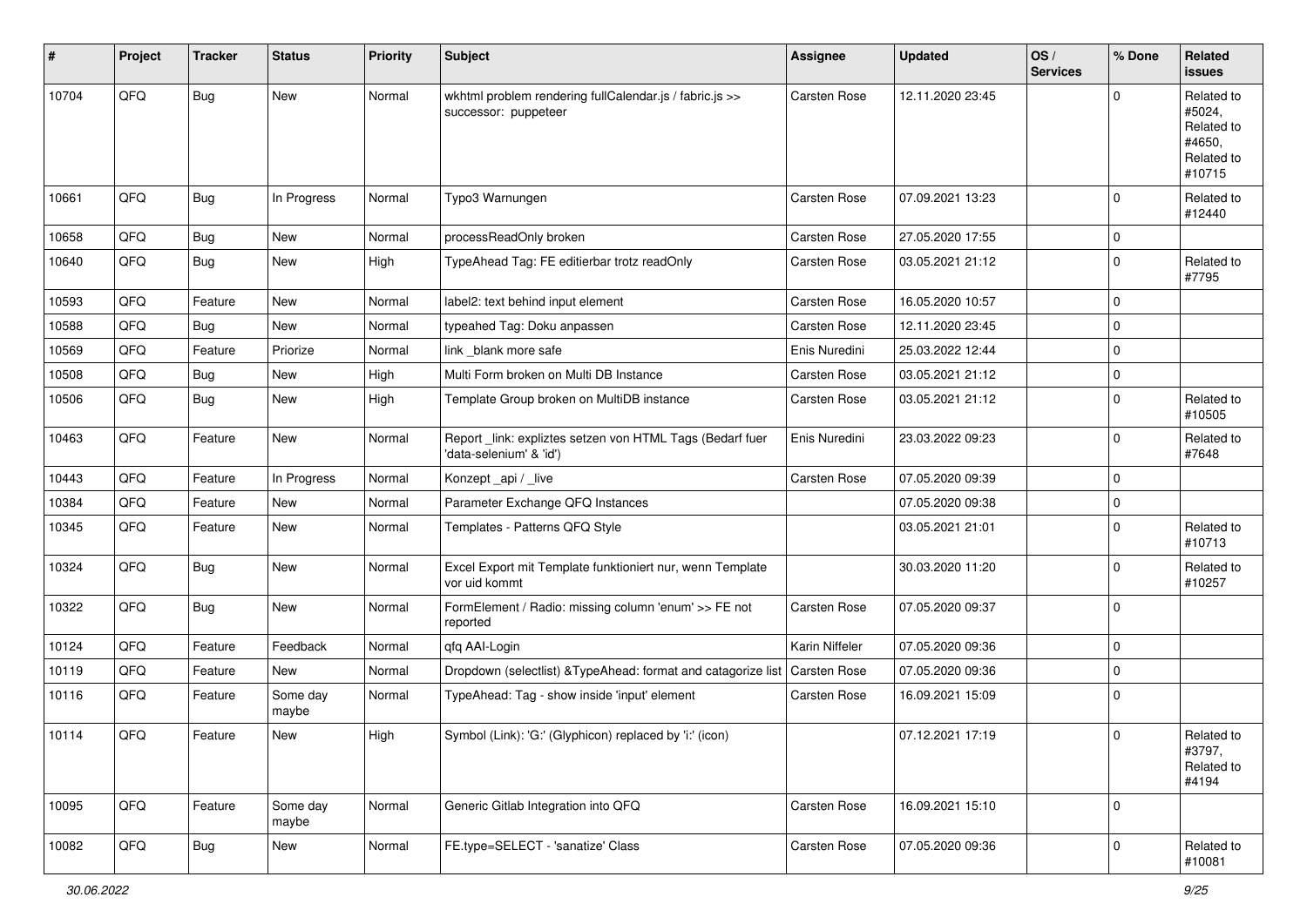| #     | Project | <b>Tracker</b> | <b>Status</b>     | <b>Priority</b> | <b>Subject</b>                                                                                                                        | <b>Assignee</b> | <b>Updated</b>   | OS/<br><b>Services</b> | % Done      | Related<br><b>issues</b>                                               |
|-------|---------|----------------|-------------------|-----------------|---------------------------------------------------------------------------------------------------------------------------------------|-----------------|------------------|------------------------|-------------|------------------------------------------------------------------------|
| 10081 | QFQ     | <b>Bug</b>     | New               | High            | Stale record lock after 'forbidden' character                                                                                         | Carsten Rose    | 03.05.2021 21:12 |                        | $\Omega$    | Related to<br>#10082,<br>Related to<br>#9789                           |
| 10080 | QFQ     | Feature        | New               | Normal          | Popup on 'save' / 'close': configure dialog (answer<br>yes/no/cancle/)                                                                | Carsten Rose    | 28.03.2021 20:52 |                        | $\mathbf 0$ | Is duplicate<br>of #12262                                              |
| 10015 | QFQ     | Feature        | Priorize          | Normal          | Monospace in Textarea                                                                                                                 | Carsten Rose    | 03.02.2020 13:40 |                        | $\mathbf 0$ |                                                                        |
| 10014 | QFQ     | Feature        | New               | Normal          | Manual.rst: describe behaviour and process order of<br>fillStoreVar, slaveId, sqlBefore,                                              | Carsten Rose    | 01.02.2020 22:31 |                        | $\mathbf 0$ |                                                                        |
| 10013 | QFQ     | Feature        | Some day<br>maybe | Normal          | FE.typ=editor: CodeMirror                                                                                                             | Carsten Rose    | 08.06.2022 10:37 |                        | $\mathbf 0$ | Related to<br>#12611,<br>Related to<br>#12490,<br>Related to<br>#7732  |
| 10012 | QFQ     | Feature        | Priorize          | Normal          | redirectAllMailTo: {{beEmail:T}}                                                                                                      | Carsten Rose    | 08.05.2021 09:54 |                        | $\Omega$    | Related to<br>#12412,<br>Related to<br>#12413,<br>Related to<br>#10011 |
| 10011 | QFQ     | Feature        | Priorize          | Normal          | Offer new STORE_TYPO3 Variable 'beUser', 'beEmail'                                                                                    | Carsten Rose    | 08.05.2021 09:51 |                        | $\mathbf 0$ | Related to<br>#10012,<br>Related to<br>#12511                          |
| 10005 | QFQ     | Feature        | Priorize          | Normal          | Report / special column name:  AS _calendar                                                                                           | Carsten Rose    | 03.06.2020 17:28 |                        | $\mathbf 0$ |                                                                        |
| 10003 | QFQ     | Feature        | Priorize          | Normal          | fieldset: stronger visualize group                                                                                                    | Benjamin Baer   | 12.02.2020 08:13 |                        | $\mathbf 0$ |                                                                        |
| 9983  | QFQ     | Feature        | New               | Normal          | Report Notation: new keyword 'range'                                                                                                  | Carsten Rose    | 01.02.2020 15:55 |                        | $\mathbf 0$ |                                                                        |
| 9975  | QFQ     | Bug            | Priorize          | Normal          | Dropdown Menu: 'r:3' broken                                                                                                           | Carsten Rose    | 01.02.2020 10:13 |                        | $\mathbf 0$ |                                                                        |
| 9968  | QFQ     | Feature        | Priorize          | Normal          | Tooltip in Links for Developer                                                                                                        | Carsten Rose    | 01.02.2020 23:17 |                        | $\mathbf 0$ |                                                                        |
| 9958  | QFQ     | <b>Bug</b>     | Priorize          | Normal          | Broken subrecord query: no error message                                                                                              | Carsten Rose    | 05.02.2021 15:15 |                        | $\mathbf 0$ |                                                                        |
| 9947  | QFQ     | Bug            | Priorize          | Normal          | Unwanted error message if missing 'typeAheadSqlPrefetch'                                                                              | Carsten Rose    | 01.02.2020 10:13 |                        | $\mathbf 0$ |                                                                        |
| 9928  | QFQ     | Feature        | Priorize          | Normal          | SpecialColumnName: a) Deprecated: ' AS "_+tag " ', b)<br>New: ' AS "_ <tag1><tag2>" '</tag2></tag1>                                   | Carsten Rose    | 01.02.2020 23:17 |                        | $\mathbf 0$ | Related to<br>#9929                                                    |
| 9927  | QFQ     | Feature        | New               | Normal          | QFQ Update: a) Update nur machen wenn BE User<br>eingeloggt ist., b) Bei Fehler genaue Meldung welcher<br>Updateschritt Probleme hat. | Carsten Rose    | 22.01.2020 12:59 |                        | $\mathbf 0$ |                                                                        |
| 9900  | QFQ     | Feature        | Priorize          | Normal          | Generic API Call: tt-content record >> JSON                                                                                           | Carsten Rose    | 01.02.2020 10:13 |                        | $\mathbf 0$ |                                                                        |
| 9898  | QFQ     | <b>Bug</b>     | Feedback          | Normal          | Formular trotz Timeout gespeichert                                                                                                    | Benjamin Baer   | 01.02.2020 15:56 |                        | $\mathbf 0$ |                                                                        |
| 9862  | QFQ     | Bug            | Priorize          | Normal          | Failed writing to sql mail qfq.log should throw an exception                                                                          | Carsten Rose    | 01.02.2020 10:13 |                        | $\mathbf 0$ |                                                                        |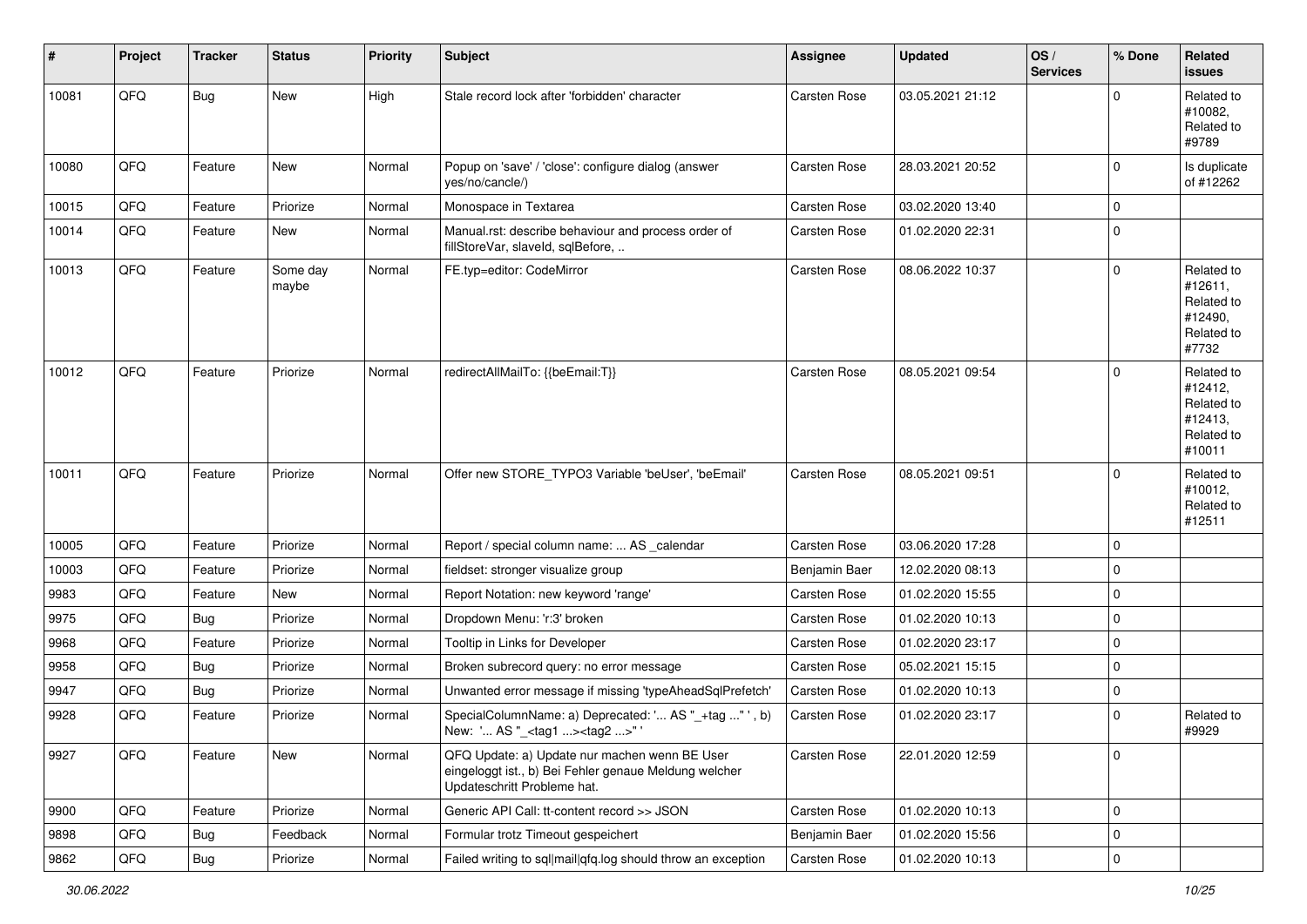| $\vert$ # | Project | <b>Tracker</b> | <b>Status</b>     | <b>Priority</b> | <b>Subject</b>                                                                                           | <b>Assignee</b>     | <b>Updated</b>   | OS/<br><b>Services</b> | % Done      | Related<br><b>issues</b>                                                |
|-----------|---------|----------------|-------------------|-----------------|----------------------------------------------------------------------------------------------------------|---------------------|------------------|------------------------|-------------|-------------------------------------------------------------------------|
| 9855      | QFQ     | Bug            | New               | Normal          | <b>Required Check</b>                                                                                    |                     | 01.02.2020 15:56 |                        | $\mathbf 0$ |                                                                         |
| 9853      | QFQ     | Feature        | New               | Normal          | Check das SQL / QFQ / Mail Logfile geschrieben wird                                                      |                     | 09.01.2020 11:15 |                        | $\mathbf 0$ |                                                                         |
| 9834      | QFQ     | Bug            | Priorize          | Normal          | Input elements with tag 'disabled' are missing on<br>form-submit: server option 'processReadOnly' broken | Carsten Rose        | 07.12.2021 16:43 |                        | $\mathbf 0$ | Related to<br>#9691,<br>Related to<br>#5305, Has<br>duplicate<br>#12331 |
| 9811      | QFQ     | Feature        | <b>New</b>        | Normal          | Report: tag every n'th row                                                                               | Carsten Rose        | 01.02.2020 23:22 |                        | $\mathbf 0$ |                                                                         |
| 9783      | QFQ     | Bug            | New               | Normal          | Email with special characters                                                                            | Carsten Rose        | 01.02.2020 23:22 |                        | $\mathbf 0$ |                                                                         |
| 9781      | QFQ     | Feature        | New               | Normal          | Button: CSS class to make buttons smaller                                                                | Carsten Rose        | 01.02.2020 23:22 |                        | $\mathbf 0$ |                                                                         |
| 9777      | QFQ     | Feature        | New               | Normal          | Logging QFQ Variables                                                                                    | Carsten Rose        | 16.12.2019 17:17 |                        | $\mathbf 0$ |                                                                         |
| 9773      | QFQ     | Bug            | New               | Normal          | form.parameter.formModeGlobal=requiredOff                                                                | Carsten Rose        | 01.02.2020 15:56 |                        | $\mathbf 0$ |                                                                         |
| 9707      | QFQ     | Feature        | <b>New</b>        | Normal          | SIP security: encode pageId and check pageId on decode                                                   | Carsten Rose        | 01.02.2020 23:22 |                        | $\pmb{0}$   |                                                                         |
| 9706      | QFQ     | Feature        | New               | Normal          | Multi File Upload (hidden template group)                                                                | Carsten Rose        | 01.02.2020 23:22 |                        | $\mathbf 0$ | Related to<br>#7521,<br>Related to<br>#5562,<br>Related to<br>#13330    |
| 9704      | QFQ     | Feature        | Some day<br>maybe | Normal          | Thumbnails Generieren beim Splitten von PDF Files                                                        | Carsten Rose        | 11.12.2019 16:01 |                        | $\mathbf 0$ |                                                                         |
| 9669      | QFQ     | <b>Bug</b>     | Some day<br>maybe | Normal          | Checkbox / Template Group: radio/checkbox visible broken<br>after 'add'                                  | Carsten Rose        | 16.06.2021 13:47 |                        | $\mathbf 0$ | Related to<br>#8091                                                     |
| 9668      | QFQ     | Feature        | Priorize          | Normal          | Form.mode: rename 'hidden' to 'hide'                                                                     | Carsten Rose        | 05.05.2021 22:14 |                        | $\mathbf 0$ | Related to<br>#6437                                                     |
| 9602      | QFQ     | Feature        | New               | Normal          | Form definition as JSON                                                                                  | Carsten Rose        | 01.02.2020 23:21 |                        | $\mathbf 0$ | Related to<br>#9600                                                     |
| 9579      | QFQ     | Feature        | Some day<br>maybe | Normal          | Multiform with Process Row                                                                               | <b>Carsten Rose</b> | 11.12.2019 16:01 |                        | $\mathbf 0$ |                                                                         |
| 9548      | QFQ     | Feature        | Feedback          | High            | FormElement: Pattern mismatch - optional report only on<br>focus lost                                    | Benjamin Baer       | 03.05.2021 21:14 |                        | $\mathbf 0$ |                                                                         |
| 9537      | QFQ     | Feature        | <b>New</b>        | Normal          | FormEditor: Edit fieldset in FrontEnd                                                                    | <b>Carsten Rose</b> | 01.02.2020 23:22 |                        | $\mathbf 0$ |                                                                         |
| 9535      | QFQ     | Bug            | Feedback          | Normal          | Report:  AS ' vertical' - column to wide - vertical >> rot45,<br>rot <sub>90</sub>                       | Benjamin Baer       | 01.02.2020 15:56 |                        | $\pmb{0}$   |                                                                         |
| 9534      | QFQ     | <b>Bug</b>     | Priorize          | Urgent          | FE.type=upload: 'Unknown Mode: ID"                                                                       | Carsten Rose        | 03.05.2021 21:14 |                        | $\mathbf 0$ | Related to<br>#9532                                                     |
| 9533      | QFQ     | <b>Bug</b>     | New               | Normal          | FE.type=upload: Check in 'beforeSave' if upload is given                                                 | Carsten Rose        | 01.02.2020 23:22 |                        | 0           | Related to<br>#11523                                                    |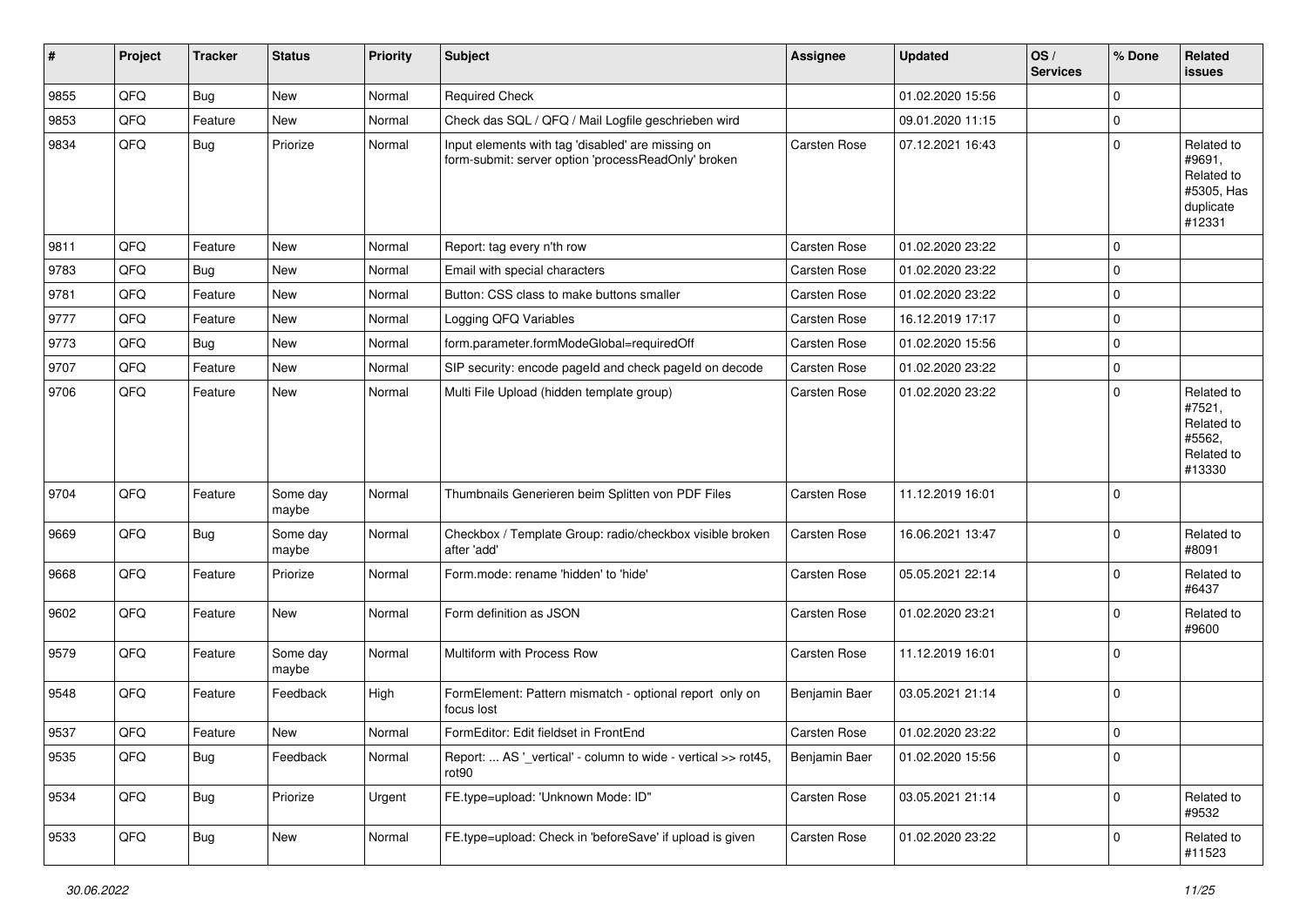| #    | Project | <b>Tracker</b> | <b>Status</b>     | <b>Priority</b> | <b>Subject</b>                                                                          | <b>Assignee</b>     | <b>Updated</b>   | OS/<br><b>Services</b> | % Done              | Related<br><b>issues</b>                     |
|------|---------|----------------|-------------------|-----------------|-----------------------------------------------------------------------------------------|---------------------|------------------|------------------------|---------------------|----------------------------------------------|
| 9531 | QFQ     | Bug            | New               | High            | FE File: Dynamic Update / modeSql / required detected even   Carsten Rose<br>it not set |                     | 11.06.2021 20:32 |                        | $\mathbf 0$         | Related to<br>#12398                         |
| 9394 | QFQ     | Feature        | Priorize          | Normal          | REST: allow for non numerical ids in get requests                                       | Carsten Rose        | 05.05.2021 22:10 |                        | $\mathbf 0$         |                                              |
| 9352 | QFQ     | Feature        | <b>New</b>        | Normal          | FE 'Native' fire slaveld, sqlAfter, sqlIns                                              | Carsten Rose        | 01.02.2020 23:22 |                        | $\mathbf 0$         |                                              |
| 9348 | QFQ     | Feature        | New               | Normal          | defaultThumbnailSize: pre render thumbnails                                             | Carsten Rose        | 12.06.2021 09:05 |                        | $\mathbf 0$         |                                              |
| 9347 | QFQ     | Bug            | New               | High            | FE.type=upload with dynamic show/hidden: required not<br>detected                       | Carsten Rose        | 12.06.2021 10:40 |                        | $\mathbf 0$         | Related to<br>#5305,<br>Related to<br>#12398 |
| 9346 | QFQ     | Feature        | Priorize          | Normal          | beforeSave: check if an upload is given                                                 | Carsten Rose        | 11.06.2021 21:18 |                        | $\mathbf 0$         |                                              |
| 9317 | QFQ     | Bug            | New               | Normal          | FE.type=note: with dynamic show/hidden an empty label<br>causes trouble                 | Carsten Rose        | 01.02.2020 23:22 |                        | $\mathbf 0$         |                                              |
| 9281 | QFQ     | <b>Bug</b>     | Some day<br>maybe | Normal          | Allow STRICT_TRANS_TABLES                                                               | Carsten Rose        | 02.01.2021 18:43 |                        | $\mathbf 0$         |                                              |
| 9221 | QFQ     | Feature        | <b>New</b>        | Normal          | typeAhead: Zeichenlimite ausschalten                                                    | Carsten Rose        | 29.06.2022 22:36 |                        | $\mathbf 0$         |                                              |
| 9208 | QFQ     | Feature        | New               | Normal          | Manage 'recent' records                                                                 | Carsten Rose        | 01.02.2020 23:22 |                        | $\mathbf 0$         |                                              |
| 9177 | QFQ     | Bug            | New               | Normal          | Bug? QFQ tries to save an action FE, which has real<br>existing column name             | Carsten Rose        | 01.02.2020 23:22 |                        | $\mathbf 0$         |                                              |
| 9173 | QFQ     | Bug            | Priorize          | Urgent          | Stale Record Lock: Firefox                                                              | Carsten Rose        | 03.05.2021 21:14 |                        | $\mathbf 0$         | Related to<br>#9789                          |
| 9136 | QFQ     | Feature        | New               | Normal          | Create ZIP files with dynamic PDFs                                                      | Carsten Rose        | 01.02.2020 23:22 |                        | $\mathbf 0$         |                                              |
| 9135 | QFQ     | Feature        | Priorize          | Normal          | Progress Bar generic / replace old hourglass download<br>popup                          | Benjamin Baer       | 03.01.2022 07:43 |                        | $\mathbf 0$         |                                              |
| 9130 | QFQ     | Feature        | Some day<br>maybe | Normal          | tablesorter: Automatic Row numbering / Zeilenummer                                      | Benjamin Baer       | 01.02.2020 23:22 |                        | $\mathbf 0$         |                                              |
| 9129 | QFQ     | Feature        | <b>New</b>        | Normal          | sqlValidate: Message as notification, not as error                                      | Carsten Rose        | 01.02.2020 23:22 |                        | $\mathbf 0$         | Related to<br>#9128                          |
| 9128 | QFQ     | Feature        | New               | Normal          | Error Message: not replaced variables- a) replace back to '{{',<br>b) underline         | <b>Carsten Rose</b> | 01.02.2020 23:22 |                        | $\mathbf 0$         | Related to<br>#9129                          |
| 9127 | QFQ     | Bug            | New               | Normal          | Error Message: change 'roll over' color - text not readable                             | Carsten Rose        | 01.02.2020 23:22 |                        | $\mathbf 0$         |                                              |
| 9126 | QFQ     | Bug            | Some day<br>maybe | Normal          | hidden Form elements are present in page source                                         |                     | 02.01.2021 18:41 |                        | $\mathbf 0$         |                                              |
| 9121 | QFQ     | Bug            | Priorize          | High            | sip links have r and dblndexData set                                                    | Carsten Rose        | 12.06.2021 10:41 |                        | $\mathsf{O}\xspace$ |                                              |
| 9077 | QFQ     | <b>Bug</b>     | New               | Normal          | typeAheadSql: report broken SQL                                                         | Carsten Rose        | 29.06.2022 22:35 |                        | $\mathbf 0$         | Related to<br>#4018                          |
| 9052 | QFQ     | Feature        | Feedback          | High            | Report: CodeMirror with SQL Syntax Highlight in FE                                      | Enis Nuredini       | 08.06.2022 10:25 |                        | $\mathbf 0$         |                                              |
| 9024 | QFQ     | <b>Bug</b>     | Some day<br>maybe | Normal          | QFQ Einarbeitung                                                                        |                     | 01.02.2020 15:56 |                        | $\mathbf 0$         |                                              |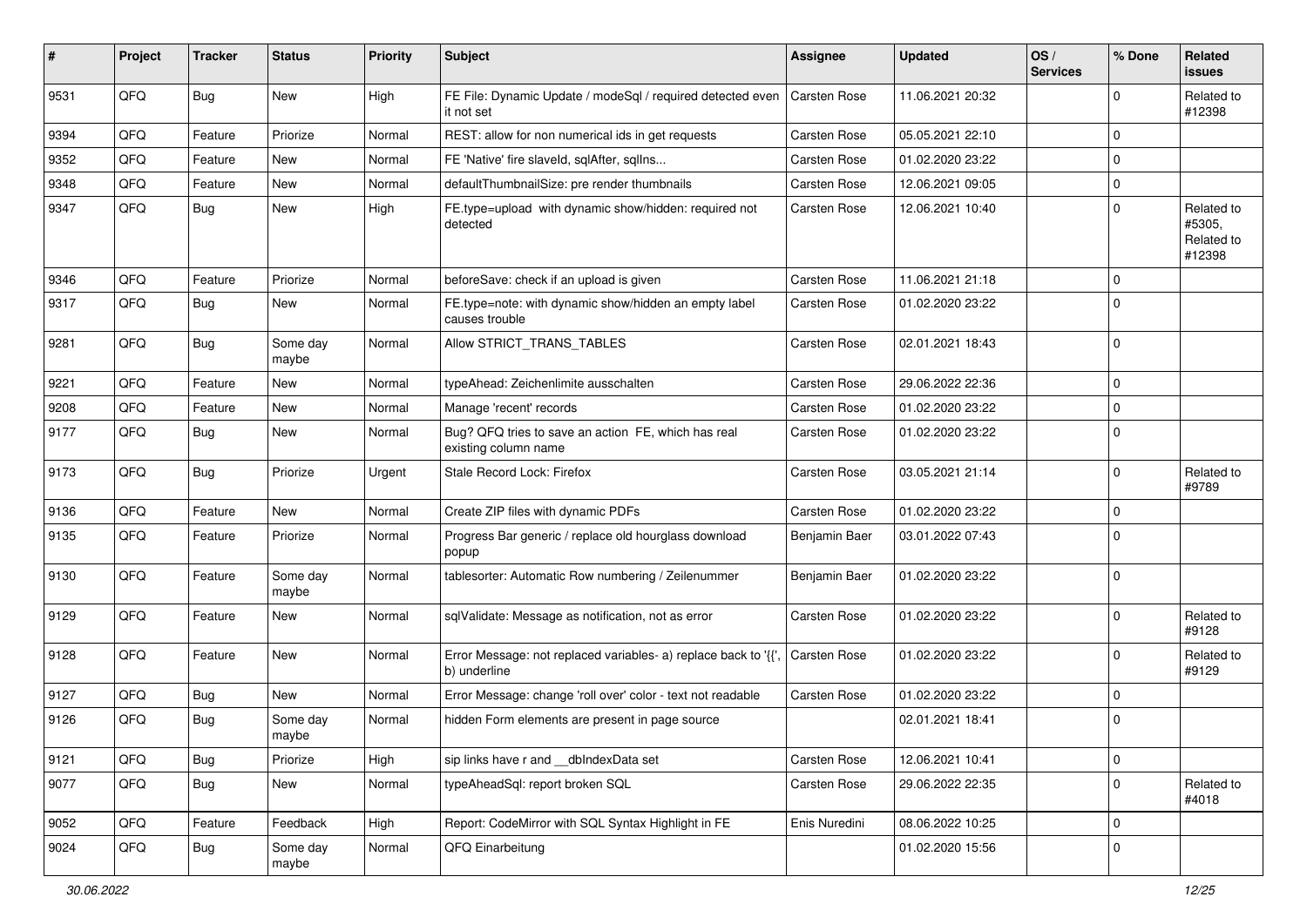| ∦    | Project | <b>Tracker</b> | <b>Status</b>     | <b>Priority</b> | <b>Subject</b>                                                                                         | <b>Assignee</b>   | <b>Updated</b>   | OS/<br><b>Services</b> | % Done      | Related<br><b>issues</b> |
|------|---------|----------------|-------------------|-----------------|--------------------------------------------------------------------------------------------------------|-------------------|------------------|------------------------|-------------|--------------------------|
| 9020 | QFQ     | Bug            | Some day<br>maybe | Normal          | radio mit buttonClass und dynamicUpdate lassen sich nicht<br>kombinieren                               |                   | 11.12.2019 16:01 |                        | $\mathbf 0$ |                          |
| 9013 | QFQ     | Bug            | <b>New</b>        | Normal          | Error in Twig template not handled                                                                     | Carsten Rose      | 20.10.2021 13:43 |                        | $\mathbf 0$ |                          |
| 8975 | QFQ     | Feature        | New               | Normal          | Report Notation: 2.0                                                                                   | Carsten Rose      | 01.02.2020 23:22 |                        | $\mathbf 0$ | Related to<br>#8963      |
| 8963 | QFQ     | Feature        | Priorize          | Normal          | Setting values in a store: flexible way                                                                | Carsten Rose      | 05.05.2021 22:10 |                        | $\mathbf 0$ | Related to<br>#8975      |
| 8962 | QFQ     | Feature        | New               | High            | allow for form fields with identical names                                                             | Carsten Rose      | 03.05.2021 21:14 |                        | $\mathbf 0$ |                          |
| 8894 | QFQ     | Feature        | Some day<br>maybe | Normal          | Documentation Tags Usable in QFQ Application                                                           | Carsten Rose      | 11.12.2019 16:01 |                        | $\mathbf 0$ |                          |
| 8892 | QFQ     | Feature        | Some day<br>maybe | Normal          | Display and Edit SQL Comments in Form Editor                                                           | Carsten Rose      | 11.12.2019 16:01 |                        | $\mathbf 0$ |                          |
| 8891 | QFQ     | Bug            | <b>New</b>        | High            | formSubmitLog: do not log passwords                                                                    | Enis Nuredini     | 25.03.2022 09:06 |                        | $\mathbf 0$ |                          |
| 8806 | QFQ     | Feature        | <b>New</b>        | Normal          | SQL Function nl2br                                                                                     | Carsten Rose      | 01.02.2020 23:22 |                        | $\mathbf 0$ |                          |
| 8719 | QFQ     | Feature        | <b>New</b>        | Normal          | extraButtonLock: add support for 0/1                                                                   | Carsten Rose      | 01.02.2020 23:22 |                        | $\mathbf 0$ |                          |
| 8702 | QFQ     | Feature        | New               | Normal          | Load Record which is locked: missing user info                                                         | Carsten Rose      | 11.12.2019 16:16 |                        | $\mathbf 0$ | Related to<br>#9789      |
| 8668 | QFQ     | Bug            | <b>New</b>        | High            | Pill disabled: dyamic mode 'hidden' not respected - FE is still<br>required                            | Carsten Rose      | 03.05.2021 21:14 |                        | $\mathbf 0$ |                          |
| 8586 | QFQ     | Feature        | Some day<br>maybe | Normal          | QFQ: Enhance Error message for 'record not found'                                                      | Carsten Rose      | 16.09.2021 15:10 |                        | $\mathbf 0$ |                          |
| 8585 | QFQ     | Feature        | Priorize          | Normal          | Enhance Error message for 'unknown form'                                                               | Carsten Rose      | 01.02.2020 10:13 |                        | $\mathbf 0$ |                          |
| 8584 | QFQ     | Feature        | Priorize          | Normal          | FE 'Action' - never assign to Container (except Template<br>Group)                                     | Carsten Rose      | 01.02.2020 10:13 |                        | $\mathbf 0$ |                          |
| 8520 | QFQ     | Feature        | Some day<br>maybe | Normal          | Bring QFQ to Composer                                                                                  | Carsten Rose      | 16.09.2021 15:10 |                        | $\mathbf 0$ |                          |
| 8431 | QFQ     | Bug            | <b>New</b>        | High            | autocron.php with wrong path                                                                           | Carsten Rose      | 03.05.2021 21:14 |                        | $\mathbf 0$ |                          |
| 8336 | QFQ     | Feature        | New               | Normal          | Form > modified > Close New: a) Optional disable popup, b)<br>custom text, c) mode on save: close stay | Carsten Rose      | 01.02.2020 23:22 |                        | $\mathbf 0$ | Related to<br>#8335      |
| 8316 | QFQ     | Bug            | Feedback          | Normal          | Documentation/Behaviour for Nested Queries and<br>Record-Store confusing                               | Nicola Chiapolini | 20.11.2019 09:14 |                        | $\mathbf 0$ |                          |
| 8277 | QFQ     | Feature        | Priorize          | Normal          | fe.parameter.default=                                                                                  | Carsten Rose      | 01.02.2020 23:17 |                        | 0           | Related to<br>#8113      |
| 8217 | QFQ     | Feature        | New               | Normal          | if-elseif-else construct                                                                               | Carsten Rose      | 16.03.2021 18:41 |                        | $\mathbf 0$ | Related to<br>#10716     |
| 8204 | QFQ     | Feature        | Priorize          | High            | Position 'required mark'                                                                               | Carsten Rose      | 16.06.2021 13:44 |                        | $\mathbf 0$ |                          |
| 8187 | QFQ     | Feature        | New               | Normal          | Subrecord: enable/hide new button - make new/edit/delete<br>customizeable.                             | Carsten Rose      | 06.03.2021 18:44 |                        | $\mathbf 0$ | Related to<br>#11326     |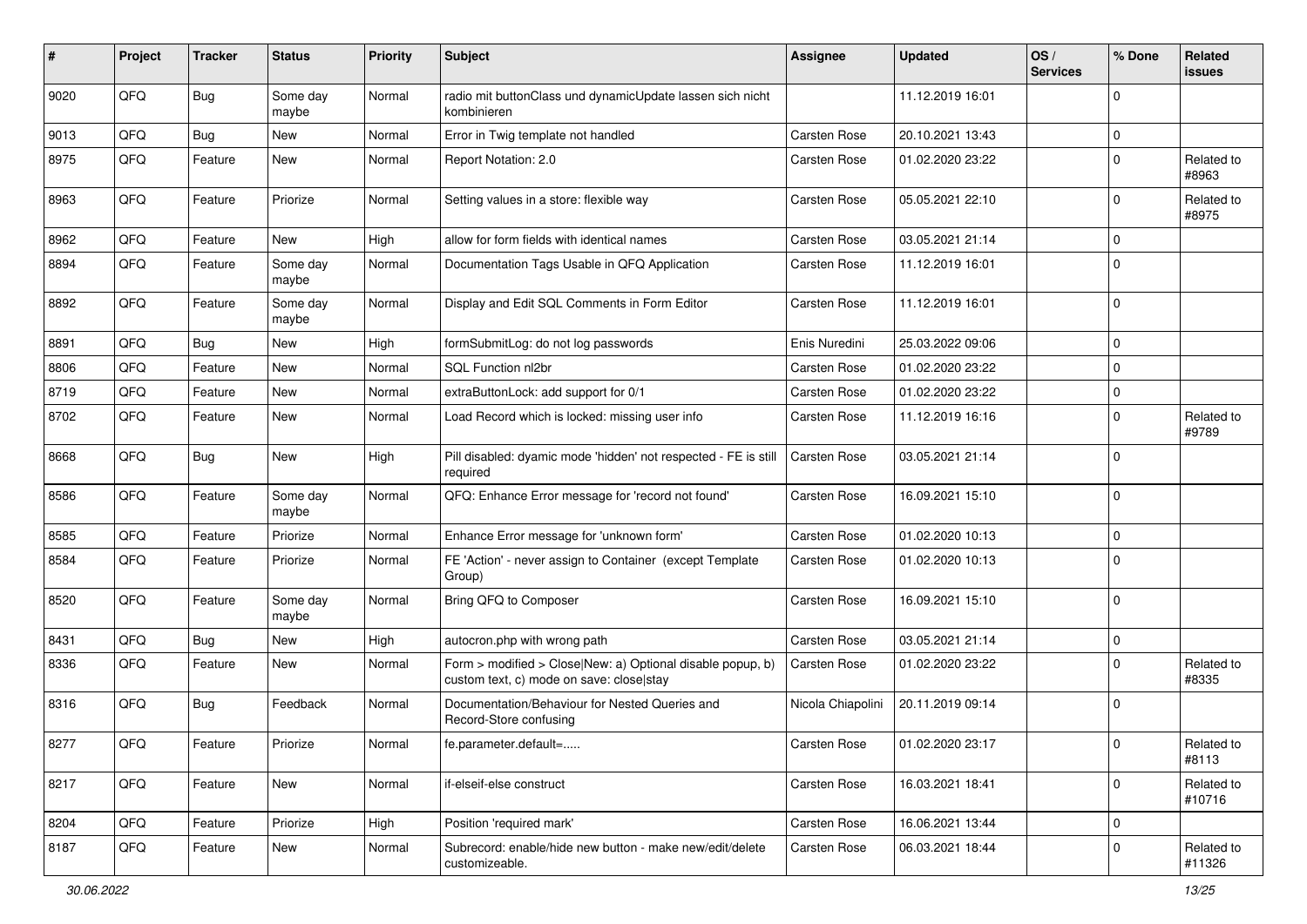| ∦    | Project | <b>Tracker</b> | <b>Status</b>     | <b>Priority</b> | Subject                                                                        | <b>Assignee</b>     | <b>Updated</b>   | OS/<br><b>Services</b> | % Done      | Related<br>issues                               |
|------|---------|----------------|-------------------|-----------------|--------------------------------------------------------------------------------|---------------------|------------------|------------------------|-------------|-------------------------------------------------|
| 8106 | QFQ     | <b>Bug</b>     | Some day<br>maybe | Normal          | Dynamic Update: Feld kann nicht auf empty zurückgesetzt<br>werden              | Carsten Rose        | 11.12.2019 16:01 |                        | $\Omega$    |                                                 |
| 8101 | QFQ     | Feature        | Some day<br>maybe | Normal          | Password hash: support further hashing methods                                 | Carsten Rose        | 16.09.2021 15:10 |                        | $\Omega$    |                                                 |
| 8089 | QFQ     | Feature        | New               | Normal          | Copy/Paste for FormElements                                                    | Carsten Rose        | 01.02.2020 23:22 |                        | $\Omega$    |                                                 |
| 8083 | QFQ     | <b>Bug</b>     | <b>New</b>        | High            | FormEditor: primary table list does not respect<br>'indexDb={{indexData:Y}}'   | Carsten Rose        | 03.05.2021 21:14 |                        | $\Omega$    | Has<br>duplicate<br>#6678                       |
| 8082 | QFQ     | Feature        | Priorize          | High            | Contact form without saving record                                             | Carsten Rose        | 07.12.2021 15:20 |                        | $\Omega$    | Related to<br>#8587,<br><b>Blocks</b><br>#11850 |
| 8056 | QFQ     | Feature        | Some day<br>maybe | Normal          | Termin Organisation (Reservation)                                              |                     | 01.02.2020 23:19 |                        | $\Omega$    | Related to<br>#8658                             |
| 8049 | QFQ     | <b>Bug</b>     | New               | Normal          | FE.type=note, column 'value': text moves some pixel to top<br>after save       | Carsten Rose        | 01.02.2020 23:22 |                        | $\Omega$    |                                                 |
| 8044 | QFQ     | Feature        | Priorize          | Normal          | Transaction: a) Form, b) Report                                                | Carsten Rose        | 05.05.2021 22:14 |                        | $\Omega$    | Related to<br>#8043                             |
| 8037 | QFQ     | Bug            | Priorize          | Normal          | FE.type=upload (advanced mode): {{slaveld:V}} missing<br>during dynamic update | Carsten Rose        | 01.02.2020 10:13 |                        | $\mathbf 0$ |                                                 |
| 8034 | QFQ     | Feature        | Priorize          | Normal          | FormElement 'data': 22.22.2222 should not be accepted                          | Carsten Rose        | 01.02.2020 10:13 |                        | $\mathbf 0$ |                                                 |
| 7965 | QFQ     | Feature        | Priorize          | Normal          | Input type 'text' with visual format - currency                                | Benjamin Baer       | 03.01.2022 07:45 |                        | $\mathbf 0$ |                                                 |
| 7924 | QFQ     | Feature        | <b>New</b>        | Normal          | Radio/Checkbox with Tooltip                                                    | Carsten Rose        | 01.02.2020 23:22 |                        | $\mathbf 0$ |                                                 |
| 7921 | QFQ     | Feature        | Some day<br>maybe | Normal          | Rest API Export: URL kuerzer machen                                            |                     | 01.02.2020 23:19 |                        | $\mathbf 0$ |                                                 |
| 7920 | QFQ     | Feature        | New               | Normal          | FE: Syntax Highlight, Zeinlenumbruch                                           | Carsten Rose        | 01.02.2020 10:03 |                        | $\mathbf 0$ |                                                 |
| 7899 | QFQ     | <b>Bug</b>     | New               | High            | Fe.type=password / retype / required: always complain about<br>missing value   | <b>Carsten Rose</b> | 03.05.2021 21:14 |                        | $\Omega$    |                                                 |
| 7890 | QFQ     | <b>Bug</b>     | New               | Normal          | FormElement 'required': extraButtonInfo not aligned                            | Carsten Rose        | 11.06.2021 21:17 |                        | $\mathbf 0$ | Related to<br>#11517                            |
| 7850 | QFQ     | Feature        | <b>New</b>        | High            | Upload records: non 'pathFileName' column                                      | <b>Carsten Rose</b> | 03.05.2021 21:14 |                        | $\Omega$    |                                                 |
| 7812 | QFQ     | Feature        | <b>New</b>        | Normal          | FE 'Subrecord' - new option 'subrecordShowFilter',<br>'subrecordPaging'        | Carsten Rose        | 01.02.2020 23:22 |                        | $\Omega$    |                                                 |
| 7795 | QFQ     | <b>Bug</b>     | New               | Normal          | Readonly Form: Typeahead-Felder                                                | <b>Carsten Rose</b> | 01.02.2020 23:22 |                        | $\Omega$    | Related to<br>#10640                            |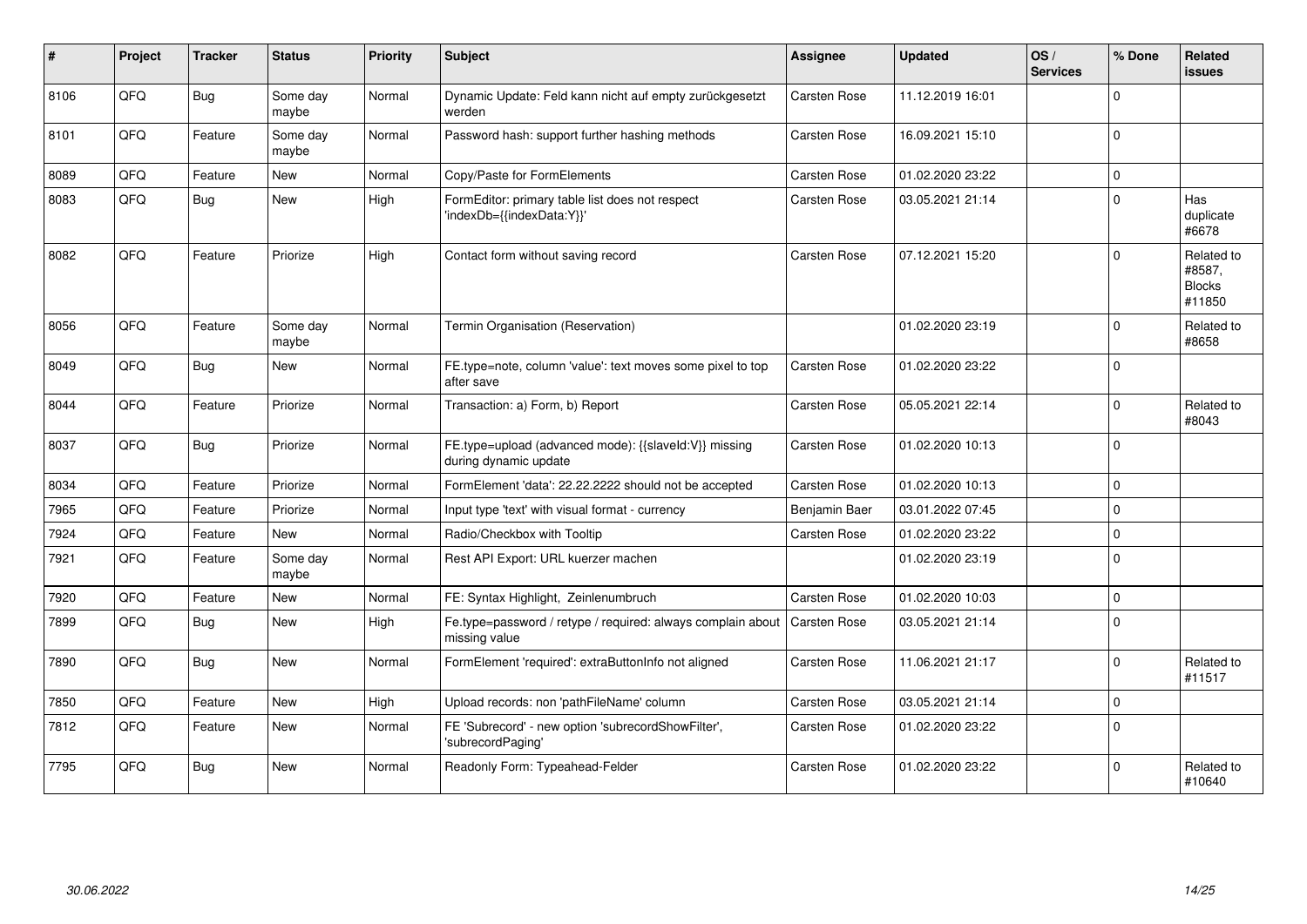| $\vert$ # | Project | <b>Tracker</b> | <b>Status</b>     | <b>Priority</b> | <b>Subject</b>                                                                                        | Assignee      | <b>Updated</b>   | OS/<br><b>Services</b> | % Done      | Related<br><b>issues</b>                                               |
|-----------|---------|----------------|-------------------|-----------------|-------------------------------------------------------------------------------------------------------|---------------|------------------|------------------------|-------------|------------------------------------------------------------------------|
| 7732      | QFQ     | Feature        | Some day<br>maybe | Normal          | Javascript: Lazy Loading der add on libs                                                              | Benjamin Baer | 08.06.2022 10:38 |                        | $\Omega$    | Related to<br>#12611,<br>Related to<br>#12490,<br>Related to<br>#10013 |
| 7730      | QFQ     | Feature        | Priorize          | Normal          | SELECT Box: title in between                                                                          | Benjamin Baer | 01.02.2020 23:22 |                        | $\mathbf 0$ |                                                                        |
| 7685      | QFQ     | Bug            | New               | Normal          | Open FormElement from QFQ error message and save<br>modified record: error about missing {{formId:F}} | Carsten Rose  | 01.02.2020 23:22 |                        | $\mathbf 0$ |                                                                        |
| 7683      | QFQ     | Feature        | New               | Normal          | Special column names in '{{ SELECT  AS _link }}' should<br>be detected                                | Carsten Rose  | 01.02.2020 23:21 |                        | $\mathbf 0$ |                                                                        |
| 7681      | QFQ     | Feature        | New               | Normal          | Optional switch off 'check for modified record'                                                       | Carsten Rose  | 01.02.2020 23:21 |                        | $\pmb{0}$   |                                                                        |
| 7660      | QFQ     | Feature        | New               | Normal          | IMAP: import mails to DB, move / delete mails                                                         | Carsten Rose  | 01.02.2020 09:52 |                        | $\mathbf 0$ |                                                                        |
| 7656      | QFQ     | <b>Bug</b>     | Priorize          | Normal          | FE with required, 'pattern' and 'extraButtonLock': always<br>complain about missing value             | Carsten Rose  | 01.02.2020 10:13 |                        | $\mathbf 0$ |                                                                        |
| 7650      | QFQ     | Bug            | New               | High            | Optional do not show 'required' sign on FormElement                                                   | Carsten Rose  | 03.05.2021 21:14 |                        | $\mathbf 0$ |                                                                        |
| 7630      | QFQ     | Feature        | Priorize          | Normal          | detailed error message for simple upload                                                              | Carsten Rose  | 01.02.2020 10:13 |                        | $\pmb{0}$   |                                                                        |
| 7616      | QFQ     | <b>Bug</b>     | Priorize          | Normal          | Selectlist with Enum & Dynamic Update                                                                 | Carsten Rose  | 01.02.2020 10:13 |                        | $\mathbf 0$ |                                                                        |
| 7602      | QFQ     | Feature        | ToDo              | High            | Multi Select: with checkboxes                                                                         | Benjamin Baer | 22.03.2022 09:07 |                        | $\mathbf 0$ |                                                                        |
| 7574      | QFQ     | Bug            | New               | Normal          | Substitute error: form element not reported / dont parse<br>Form.note                                 | Carsten Rose  | 01.02.2020 23:21 |                        | $\mathbf 0$ |                                                                        |
| 7547      | QFQ     | Bug            | New               | Normal          | Error Message in afterSave: wrong parameter column<br>reported                                        | Carsten Rose  | 01.02.2020 23:22 |                        | $\mathbf 0$ |                                                                        |
| 7524      | QFQ     | Bug            | New               | Normal          | QFQ throws a 'General Error' if 'fileadmin/protected/log/' is<br>not writeable                        | Carsten Rose  | 01.02.2020 23:22 |                        | $\mathbf 0$ |                                                                        |
| 7522      | QFQ     | Feature        | Priorize          | Normal          | Inserting default index.html to folder (Avoid Apache Indexing)                                        | Carsten Rose  | 01.02.2020 10:13 |                        | $\mathbf 0$ |                                                                        |
| 7521      | QFQ     | Feature        | New               | Normal          | TemplateGroup: fe.type=upload                                                                         | Carsten Rose  | 01.02.2020 23:21 |                        | $\mathbf 0$ | Related to<br>#9706                                                    |
| 7520      | QFQ     | Feature        | <b>New</b>        | Normal          | QR Code:  AS _qr ( AS _link)                                                                          | Carsten Rose  | 01.02.2020 23:22 |                        | $\mathbf 0$ |                                                                        |
| 7519      | QFQ     | Feature        | New               | Normal          | Select: Multi                                                                                         | Carsten Rose  | 01.02.2020 23:22 |                        | $\mathbf 0$ |                                                                        |
| 7513      | QFQ     | <b>Bug</b>     | New               | Normal          | Radios not correct aligned                                                                            | Carsten Rose  | 01.02.2020 23:22 |                        | $\mathbf 0$ |                                                                        |
| 7512      | QFQ     | Bug            | <b>New</b>        | Normal          | FE: inputType=number >> 'pattern' is not respected                                                    | Carsten Rose  | 01.02.2020 23:22 |                        | 0           |                                                                        |
| 7481      | QFQ     | Feature        | New               | Normal          | Detect 'BaseUrl' automatically                                                                        | Carsten Rose  | 01.02.2020 23:21 |                        | $\pmb{0}$   |                                                                        |
| 7480      | QFQ     | Feature        | New               | Normal          | Record History (Undo / Redo)                                                                          | Carsten Rose  | 11.12.2019 16:16 |                        | $\mathbf 0$ | Related to<br>#2361                                                    |
| 7456      | QFQ     | <b>Bug</b>     | Some day<br>maybe | Low             | Todos in Code: solve or make ticket                                                                   | Carsten Rose  | 16.09.2021 15:10 |                        | 0           |                                                                        |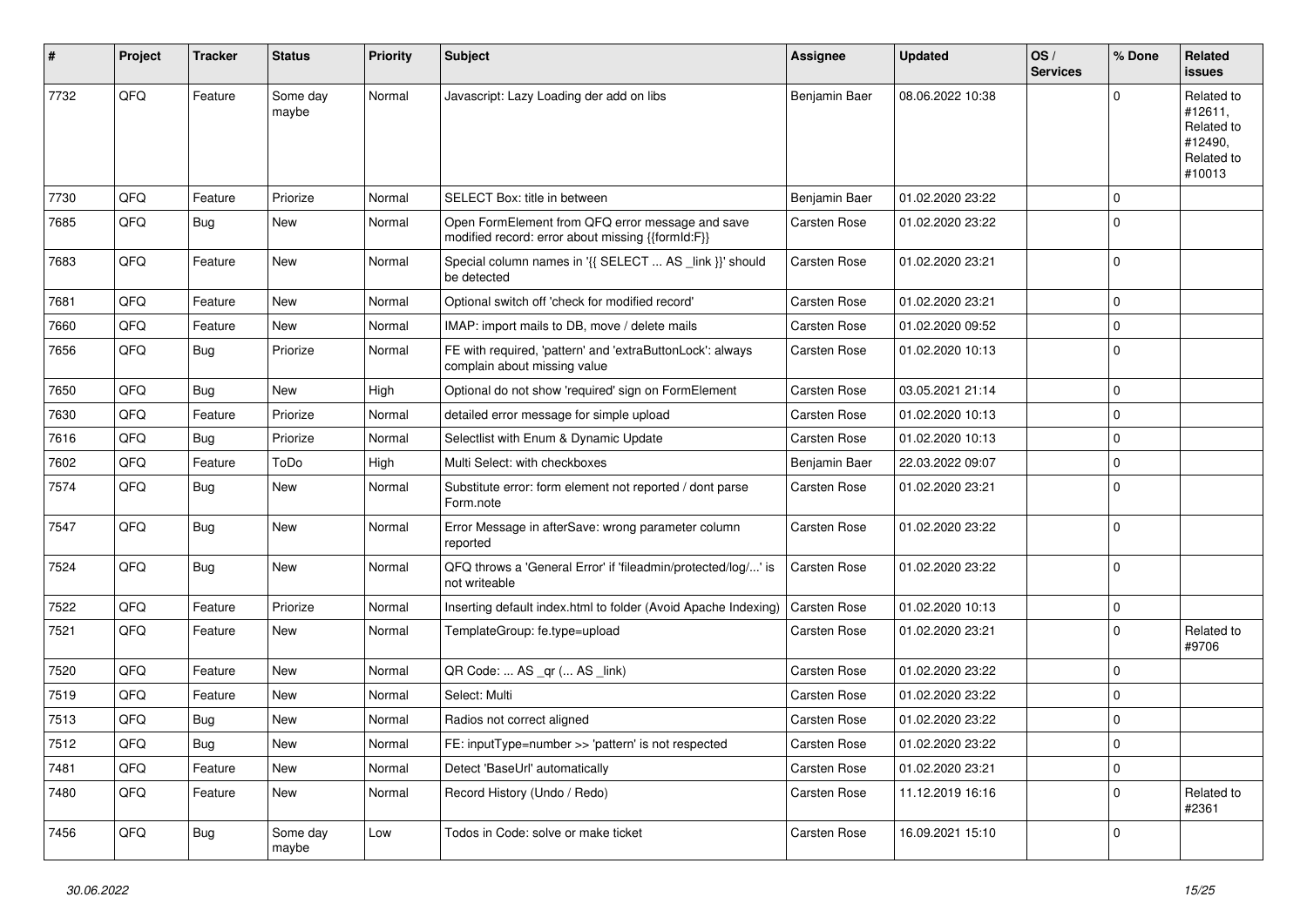| #    | Project | <b>Tracker</b> | <b>Status</b>     | <b>Priority</b> | <b>Subject</b>                                                                                 | <b>Assignee</b>     | <b>Updated</b>   | OS/<br><b>Services</b> | % Done              | Related<br><b>issues</b>  |
|------|---------|----------------|-------------------|-----------------|------------------------------------------------------------------------------------------------|---------------------|------------------|------------------------|---------------------|---------------------------|
| 7453 | QFQ     | Feature        | Some day<br>maybe | Normal          | import / export forms QFQ                                                                      | Carsten Rose        | 16.09.2021 15:10 |                        | $\Omega$            |                           |
| 7452 | QFQ     | Feature        | Some day<br>maybe | Normal          | automate deployment new QFQ version                                                            | Carsten Rose        | 16.09.2021 15:10 |                        | $\mathbf 0$         |                           |
| 7402 | QFQ     | <b>Bug</b>     | Some day<br>maybe | Normal          | thumbnail cache: outdated picture when permission denied<br>and permission resolved.           |                     | 01.02.2020 23:20 |                        | $\mathbf 0$         |                           |
| 7342 | QFQ     | Feature        | New               | Normal          | add content = hide this                                                                        | Carsten Rose        | 01.02.2020 23:21 |                        | $\mathbf 0$         |                           |
| 7336 | QFQ     | Feature        | Some day<br>maybe | Normal          | PDF Upload: disallow PDFs with specific Meta information                                       | Carsten Rose        | 11.12.2019 16:01 |                        | $\mathbf 0$         |                           |
| 7290 | QFQ     | Feature        | Priorize          | Normal          | FormEditor: title as textarea if LEN(title)>60                                                 | Carsten Rose        | 01.02.2020 10:13 |                        | $\Omega$            | Blocked by<br>#7682       |
| 7281 | QFQ     | <b>Bug</b>     | Some day<br>maybe | Normal          | Subrecords: on large screen separator line too short                                           |                     | 01.02.2020 23:19 |                        | $\mathbf 0$         |                           |
| 7280 | QFQ     | Feature        | <b>New</b>        | Normal          | recently used table                                                                            | <b>Carsten Rose</b> | 01.02.2020 23:21 |                        | $\mathsf{O}\xspace$ |                           |
| 7278 | QFQ     | Feature        | Some day<br>maybe | Normal          | Form: Wert vordefinieren der immer gesetzt wird                                                |                     | 02.05.2021 09:27 |                        | $\mathbf 0$         |                           |
| 7261 | QFQ     | <b>Bug</b>     | <b>New</b>        | Normal          | Report pathFilename for user without path, only the filename                                   | Carsten Rose        | 01.02.2020 23:21 |                        | $\mathsf{O}\xspace$ |                           |
| 7239 | QFQ     | Feature        | <b>New</b>        | Normal          | TinyMCE: html tag whitelist                                                                    | Carsten Rose        | 01.02.2020 23:21 |                        | $\mathbf 0$         | Related to<br>#14320      |
| 7229 | QFQ     | Feature        | Some day<br>maybe | Normal          | New FormElement.type: Button                                                                   |                     | 01.02.2021 12:32 |                        | $\mathbf 0$         |                           |
| 7219 | QFQ     | <b>Bug</b>     | <b>New</b>        | Normal          | typeSheadSql / typeAheadSqlPrefetch: change to curly<br>braces                                 | Carsten Rose        | 01.02.2020 23:21 |                        | $\mathbf 0$         |                           |
| 7217 | QFQ     | Feature        | Priorize          | Normal          | Download: notice User if `_sip=?` is missing                                                   | Carsten Rose        | 01.02.2020 10:13 |                        | $\Omega$            |                           |
| 7175 | QFQ     | Feature        | New               | Normal          | Upload: md5 hash as filename                                                                   | Carsten Rose        | 01.02.2020 23:21 |                        | $\mathbf 0$         |                           |
| 7119 | QFQ     | Feature        | <b>New</b>        | Normal          | Upload: scaleDownWidth, scaleDownHeight                                                        | Carsten Rose        | 01.02.2020 23:21 |                        | $\mathbf 0$         |                           |
| 7109 | QFQ     | Feature        | <b>New</b>        | Normal          | Dynamic Updates: row/element hide                                                              | Carsten Rose        | 01.02.2020 23:22 |                        | $\mathbf 0$         | Has<br>duplicate<br>#4081 |
| 7108 | QFQ     | Feature        | Some day<br>maybe | Normal          | QFQ Wrap Elements                                                                              |                     | 11.12.2019 16:01 |                        | $\mathbf 0$         |                           |
| 7107 | QFQ     | Feature        | Some day<br>maybe | Normal          | Showcase Registration Tool: Anmeldung / Administration :<br>Liste Anmeldungen / Emaileinaldung | Carsten Rose        | 11.12.2019 16:01 |                        | $\mathbf 0$         |                           |
| 7106 | QFQ     | Feature        | Some day<br>maybe | Normal          | Beispiel Nummerierung von Rows in Report                                                       |                     | 11.12.2019 16:01 |                        | $\mathbf 0$         |                           |
| 7105 | QFQ     | Feature        | Some day<br>maybe | Normal          | Beispiel wie man in einer zweiten Tabelle speichert.                                           |                     | 11.12.2019 16:01 |                        | $\mathbf 0$         |                           |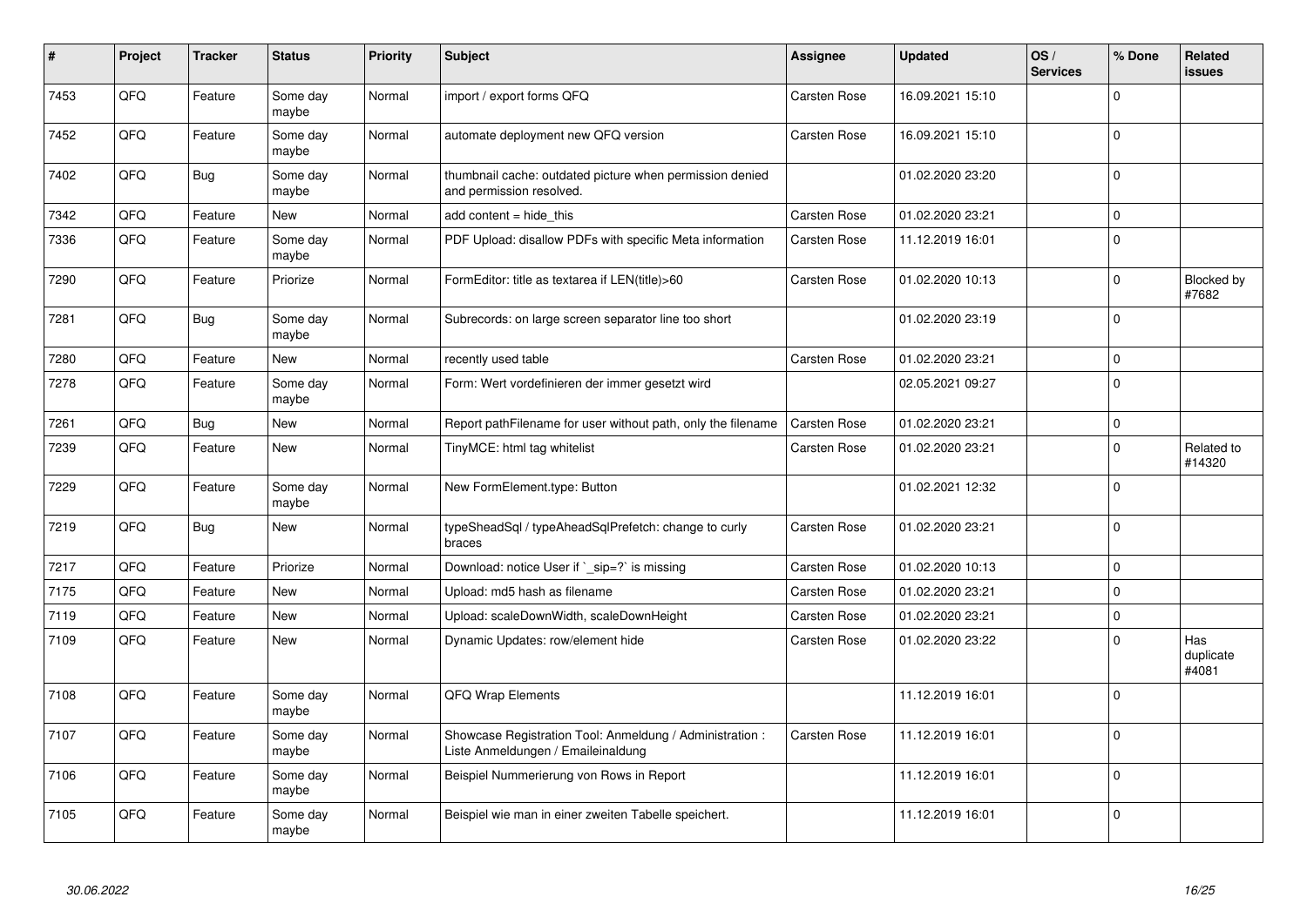| #    | Project | <b>Tracker</b> | <b>Status</b>     | <b>Priority</b> | <b>Subject</b>                                                                                                             | <b>Assignee</b>     | <b>Updated</b>   | OS/<br><b>Services</b> | % Done       | Related<br>issues   |
|------|---------|----------------|-------------------|-----------------|----------------------------------------------------------------------------------------------------------------------------|---------------------|------------------|------------------------|--------------|---------------------|
| 7104 | QFQ     | Feature        | Some day<br>maybe | Normal          | Manual: hint about escaping if '\r' appears in mail body                                                                   |                     | 11.12.2019 16:01 |                        | $\Omega$     |                     |
| 7102 | QFQ     | Feature        | <b>New</b>        | Normal          | Comment sign in report: '#' and '--'                                                                                       | <b>Carsten Rose</b> | 01.02.2020 23:21 |                        | $\mathbf 0$  |                     |
| 7101 | QFQ     | <b>Bug</b>     | Some day<br>maybe | Normal          | 'form' in SIP and 'report' - breaks                                                                                        |                     | 01.02.2020 23:20 |                        | $\Omega$     |                     |
| 7100 | QFQ     | Feature        | Some day<br>maybe | Normal          | Download: log access, max downloads, time limit                                                                            |                     | 01.02.2020 23:19 |                        | $\Omega$     |                     |
| 7099 | QFQ     | Feature        | <b>New</b>        | Normal          | Redesign FormEditor                                                                                                        | Carsten Rose        | 01.02.2020 23:21 |                        | $\mathbf 0$  |                     |
| 7014 | QFQ     | <b>Bug</b>     | <b>New</b>        | Normal          | Sending invalid emails succeeds when<br>debug.redirectAllMailTo is set                                                     | Carsten Rose        | 01.02.2020 23:21 |                        | $\Omega$     |                     |
| 7002 | QFQ     | <b>Bug</b>     | New               | Normal          | Dynamic Update: row does not disappear / appear                                                                            | Carsten Rose        | 01.02.2020 23:22 |                        | $\Omega$     |                     |
| 6998 | QFQ     | Feature        | Priorize          | Normal          | Form: with debug=on show column information as tooltip of<br>column label                                                  | Carsten Rose        | 01.02.2020 10:13 |                        | $\Omega$     |                     |
| 6992 | QFQ     | Feature        | Some day<br>maybe | Normal          | DB exception: Syntax Highlight                                                                                             |                     | 11.12.2019 16:01 |                        | $\mathbf 0$  | Related to<br>#5450 |
| 6972 | QFQ     | Feature        | Some day<br>maybe | Normal          | Fabric Clipboard / cross browser tab                                                                                       | Benjamin Baer       | 01.02.2020 23:21 |                        | $\mathbf{0}$ |                     |
| 6970 | QFQ     | Feature        | Some day<br>maybe | Normal          | tablesorter: default fuer 'sortReset' aendern von 'Ctrl' zu 'Alt'                                                          | Benjamin Baer       | 01.02.2020 23:21 |                        | $\mathbf 0$  |                     |
| 6912 | QFQ     | Bug            | New               | Normal          | error Message Var 'deadline' already set in SIP - in Form<br>with FE.value={{deadline:R:::{{deadlinePeriod:Y}}}}           | Carsten Rose        | 01.02.2020 23:21 |                        | l 0          |                     |
| 6870 | QFQ     | Feature        | Priorize          | Normal          | Click on 'link' triggers an API call                                                                                       | Benjamin Baer       | 03.01.2022 08:25 |                        | $\mathbf 0$  |                     |
| 6855 | QFQ     | Feature        | New               | Normal          | With {{feUser:U}}!={{feUser:T}}: Save / Delete: only possible<br>with {{feUserSave:U}}='yes' and '{{feUserDelete:U}}='yes' | Carsten Rose        | 01.02.2020 23:21 |                        | I٥           |                     |
| 6801 | QFQ     | Feature        | Priorize          | Normal          | Fabric: Maximize / Fulllscreen                                                                                             | Benjamin Baer       | 21.03.2022 09:56 |                        | $\Omega$     |                     |
| 6765 | QFQ     | Feature        | <b>New</b>        | Normal          | Moeglichkeit via QFQ eigene Logs zu schreiben                                                                              | Carsten Rose        | 01.02.2020 23:21 |                        | l 0          |                     |
| 6723 | QFQ     | Feature        | <b>New</b>        | Normal          | Report QFQ Installation and Version                                                                                        | <b>Carsten Rose</b> | 12.06.2021 09:07 |                        | $\mathbf 0$  |                     |
| 6715 | QFQ     | Feature        | Some day<br>maybe | Normal          | Code-Refactoring: dbArray vereinheitlichen                                                                                 | Carsten Rose        | 11.12.2019 16:02 |                        | I٥           |                     |
| 6704 | QFQ     | Feature        | Some dav<br>maybe | Normal          | Upload Mode: Bilder in Notizen rechts sollen aktuellen<br>Upload repräsentieren.                                           |                     | 01.02.2020 23:19 |                        | $\Omega$     | Related to<br>#3264 |
| 6677 | QFQ     | <b>Bug</b>     | <b>New</b>        | Normal          | Error message FE Action Element: no/wrong FE reference<br>who cause the problem.                                           | Carsten Rose        | 01.02.2020 23:21 |                        | l 0          |                     |
| 6602 | QFQ     | Feature        | <b>New</b>        | Normal          | Formlet: in Report auf Mausklick ein mini-form oeffnen                                                                     | Carsten Rose        | 11.12.2019 16:16 |                        | $\Omega$     |                     |
| 6594 | QFQ     | Feature        | New               | Normal          | Excel: on download, check if there is a valid sip                                                                          | Carsten Rose        | 01.02.2020 23:21 |                        | l 0          |                     |
| 6574 | QFQ     | <b>Bug</b>     | Priorize          | Normal          | gfg.log: Fehlermeldung wurde angezeigt, aber nicht geloggt                                                                 | Carsten Rose        | 01.02.2020 10:13 |                        | $\Omega$     |                     |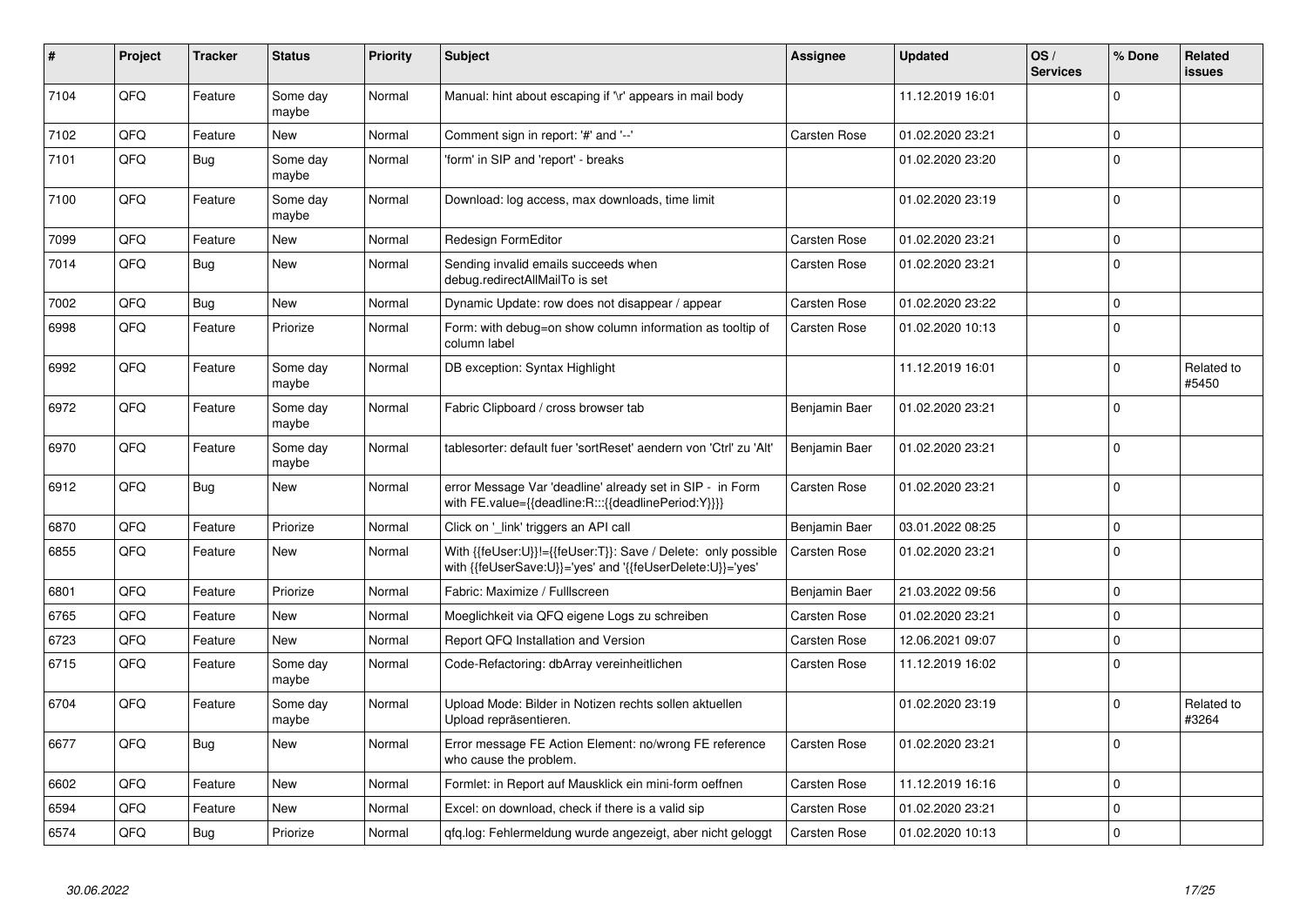| #    | Project | <b>Tracker</b> | <b>Status</b>     | <b>Priority</b> | Subject                                                                                               | <b>Assignee</b> | <b>Updated</b>   | OS/<br><b>Services</b> | % Done      | Related<br>issues                           |
|------|---------|----------------|-------------------|-----------------|-------------------------------------------------------------------------------------------------------|-----------------|------------------|------------------------|-------------|---------------------------------------------|
| 6566 | QFQ     | <b>Bug</b>     | Priorize          | Normal          | Link Function 'delete': provided parameter missing on page<br>reload                                  | Benjamin Baer   | 03.01.2022 08:08 |                        | $\mathbf 0$ |                                             |
| 6515 | QFQ     | Feature        | Some day<br>maybe | Normal          | Formular: Felder dynamisch ein/ausblenden                                                             |                 | 11.12.2019 16:02 |                        | $\mathbf 0$ |                                             |
| 6483 | QFQ     | <b>Bug</b>     | <b>New</b>        | Normal          | R Store funktioniert nicht bei 'Report Notation' im FE                                                | Carsten Rose    | 01.02.2020 23:21 |                        | $\mathbf 0$ |                                             |
| 6462 | QFQ     | Bug            | New               | Normal          | File Upload: Nutzlose Fehlermeldung wenn Datei zu gross                                               | Carsten Rose    | 01.02.2020 23:21 |                        | $\mathbf 0$ | Related to<br>#6139                         |
| 6437 | QFQ     | Feature        | <b>New</b>        | Normal          | Neuer Mode Button bei FormElementen                                                                   | Carsten Rose    | 01.02.2020 23:21 |                        | $\mathbf 0$ | Related to<br>#9668,<br>Blocked by<br>#9678 |
| 6299 | QFQ     | Feature        | Some day<br>maybe | Normal          | Attack detection: log table with invalid SIP access                                                   |                 | 11.12.2019 16:02 |                        | $\mathbf 0$ | Related to<br>#3947                         |
| 6292 | QFQ     | Feature        | New               | Normal          | Download: File speichern mit Hash aber original Filename in<br>der Datenbank vermerken fuer Downloads | Carsten Rose    | 01.02.2020 23:21 |                        | $\mathbf 0$ |                                             |
| 6289 | QFQ     | Feature        | <b>New</b>        | Normal          | Form: Log                                                                                             | Carsten Rose    | 01.02.2020 23:21 |                        | $\mathbf 0$ |                                             |
| 6288 | QFQ     | Feature        | Some day<br>maybe | Normal          | Best Practice: Erklaeren wie man ein Formular ganz in<br>'weiss' erstellen kann                       |                 | 11.12.2019 16:02 |                        | $\mathbf 0$ |                                             |
| 6261 | QFQ     | Feature        | New               | Normal          | Persistent SIP                                                                                        | Carsten Rose    | 12.06.2021 09:07 |                        | $\mathbf 0$ | Related to<br>#10819                        |
| 6250 | QFQ     | Feature        | In Progress       | Normal          | Enhance layout: a) Subrecord, b) Subrecord-Title                                                      | Carsten Rose    | 01.02.2020 23:22 |                        | $\mathbf 0$ | Related to<br>#5391                         |
| 6224 | QFQ     | Feature        | Priorize          | Normal          | Dynamic update: fade in/out fields                                                                    | Benjamin Baer   | 21.03.2022 09:50 |                        | $\mathbf 0$ |                                             |
| 6140 | QFQ     | Bug            | Priorize          | Normal          | QFQ DnD Sort: Locked fields                                                                           | Benjamin Baer   | 21.03.2022 09:56 |                        | $\mathbf 0$ |                                             |
| 6116 | QFQ     | Bug            | Priorize          | High            | value of checkbox not saved                                                                           | Carsten Rose    | 07.12.2021 17:19 |                        | $\mathbf 0$ |                                             |
| 6084 | QFQ     | Feature        | Some day<br>maybe | Normal          | New escape type: 'D' - convert date                                                                   |                 | 01.02.2020 23:19 |                        | $\mathbf 0$ |                                             |
| 6083 | QFQ     | Feature        | Some day<br>maybe | Normal          | Dynamic Update: Value Check via SQL                                                                   |                 | 11.12.2019 16:02 |                        | $\mathbf 0$ |                                             |
| 5991 | QFQ     | Bug            | Some day<br>maybe | Normal          | URLs with ' ' or long parameter are problematic                                                       | Carsten Rose    | 01.02.2020 23:19 |                        | $\mathbf 0$ |                                             |
| 5983 | QFQ     | Feature        | Some day<br>maybe | Normal          | Form Submit (save & update): normalize date/-time FE                                                  | Carsten Rose    | 01.02.2020 23:19 |                        | $\mathbf 0$ |                                             |
| 5942 | QFQ     | Feature        | Priorize          | Normal          | 'L' and 'type': append to links, generate via 'link' by using 'u:' Carsten Rose                       |                 | 01.02.2020 10:13 |                        | $\mathbf 0$ |                                             |
| 5923 | QFO     | Feature        | Some day<br>maybe | Normal          | fillStoreSystemBySqlLate                                                                              |                 | 01.02.2020 23:19 |                        | $\mathbf 0$ |                                             |
| 5895 | QFO     | Feature        | Some day<br>maybe | Normal          | Tutorial: List of all QFQ Features                                                                    |                 | 01.02.2020 23:19 |                        | $\mathbf 0$ |                                             |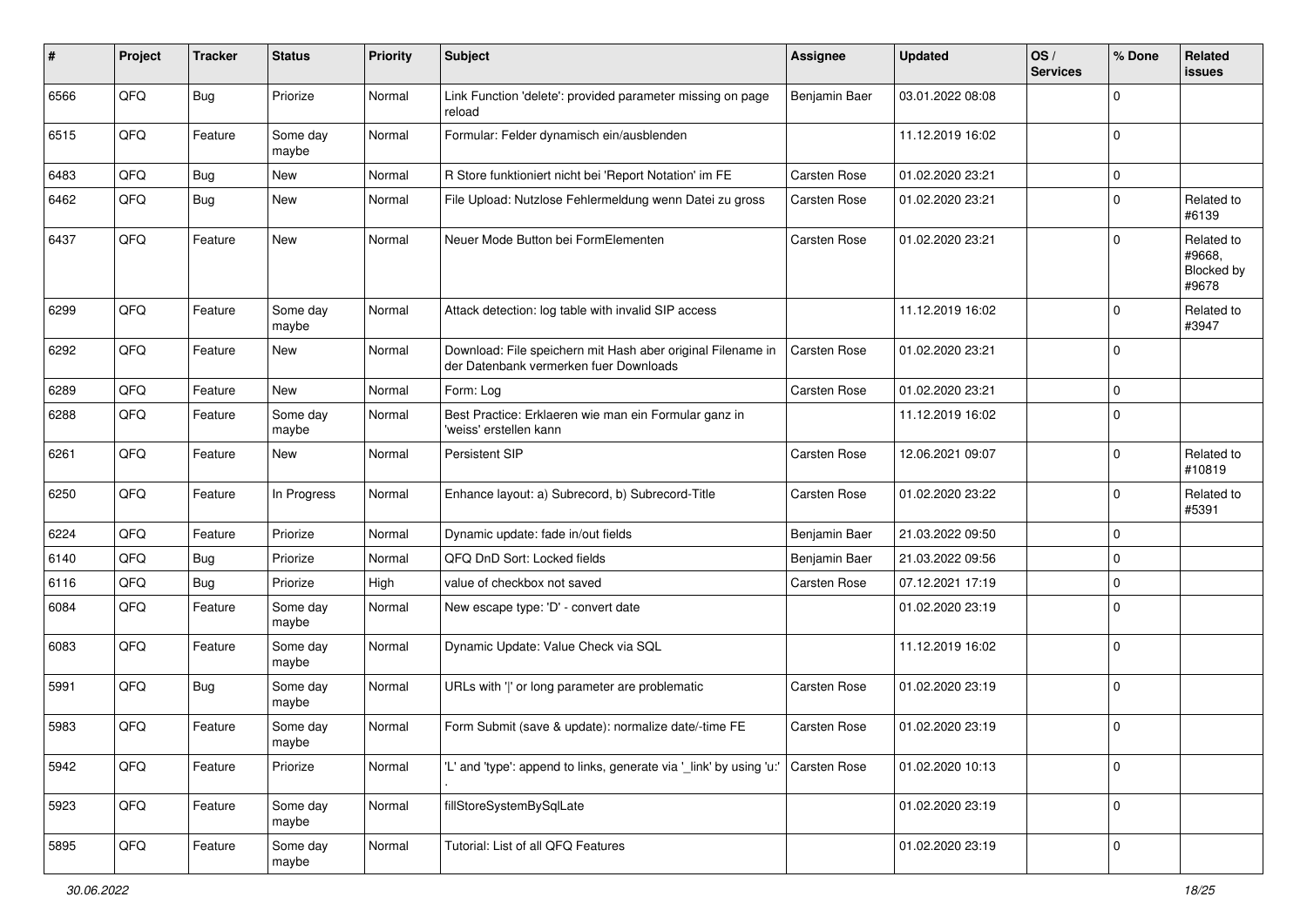| #    | Project | <b>Tracker</b> | <b>Status</b>     | <b>Priority</b> | <b>Subject</b>                                                                    | <b>Assignee</b> | <b>Updated</b>   | OS/<br><b>Services</b> | % Done      | Related<br><b>issues</b>                    |
|------|---------|----------------|-------------------|-----------------|-----------------------------------------------------------------------------------|-----------------|------------------|------------------------|-------------|---------------------------------------------|
| 5894 | QFQ     | Feature        | Feedback          | Normal          | Typeahead in Report: show/hide rows dynamically                                   | Carsten Rose    | 18.02.2022 08:50 |                        | $\Omega$    | Related to<br>#5893.<br>Related to<br>#5885 |
| 5893 | QFQ     | Feature        | Some day<br>maybe | Normal          | Edit on double-click                                                              |                 | 01.02.2020 23:19 |                        | $\mathbf 0$ | Related to<br>#5894                         |
| 5892 | QFQ     | Feature        | Some day<br>maybe | Normal          | QFQ should use T3 API to manipulate FE GROUP<br>membership                        |                 | 01.02.2020 23:20 |                        | $\mathbf 0$ |                                             |
| 5877 | QFQ     | <b>Bug</b>     | Some day<br>maybe | Normal          | FE.type=note:bsColumn strange behaviour                                           |                 | 01.02.2020 23:19 |                        | $\mathbf 0$ |                                             |
| 5852 | QFQ     | Feature        | Some day<br>maybe | Normal          | Logging: mail.log / sql.log - im FE anzeigen und via AJAX<br>aktualisieren        | Carsten Rose    | 01.02.2020 23:19 |                        | $\Omega$    | Related to<br>#5885                         |
| 5851 | QFQ     | Feature        | Some day<br>maybe | Normal          | Queue System implementieren: MQTT, RabbitMQ                                       |                 | 01.02.2020 23:20 |                        | $\mathbf 0$ | Related to<br>#5715                         |
| 5850 | QFQ     | Feature        | Some day<br>maybe | Normal          | Deployment: In QFQ Doc best practice fuer zeitgemaesses<br>Deployment beschreiben |                 | 01.02.2020 23:20 |                        | $\mathbf 0$ |                                             |
| 5805 | QFQ     | Feature        | Some day<br>maybe | Normal          | TypeAHead SQL value instead of key stored                                         |                 | 01.02.2020 23:19 |                        | $\mathbf 0$ | Related to<br>#5444                         |
| 5783 | QFQ     | Feature        | Some day<br>maybe | Normal          | <b>BPMN View/Edit</b>                                                             |                 | 11.12.2019 16:02 |                        | $\mathbf 0$ |                                             |
| 5782 | QFQ     | Feature        | New               | Normal          | NextCloud API                                                                     | Carsten Rose    | 01.02.2020 10:02 |                        | $\mathbf 0$ |                                             |
| 5768 | QFQ     | Bug            | Some day<br>maybe | Normal          | '{{pageLanguage:T}}' missing if QFQ is called via api                             | Carsten Rose    | 01.02.2020 23:19 |                        | $\mathbf 0$ |                                             |
| 5715 | QFQ     | Feature        | New               | High            | PDF Caching                                                                       | Carsten Rose    | 03.05.2021 21:14 |                        | $\Omega$    | Related to<br>#5851,<br>Related to<br>#6357 |
| 5706 | QFQ     | Bug            | Some day<br>maybe | Normal          | upload: fileDestination needs to be sanatized                                     | Carsten Rose    | 01.02.2020 23:19 |                        | $\mathbf 0$ |                                             |
| 5695 | QFQ     | Feature        | In Progress       | Normal          | Multiform                                                                         | Carsten Rose    | 02.01.2021 18:38 |                        | $\mathbf 0$ |                                             |
| 5665 | QFQ     | Feature        | Some day<br>maybe | Normal          | Versuch das '{{!' nicht mehr noetig ist.                                          | Carsten Rose    | 01.02.2020 23:20 |                        | $\mathbf 0$ | Related to<br>#7432,<br>Related to<br>#7434 |
| 5579 | QFG     | Feature        | Some day<br>maybe | Normal          | Enhance Doc / Presentation: variable type 'link column type'                      | Carsten Rose    | 01.02.2020 23:19 |                        | $\mathbf 0$ |                                             |
| 5576 | QFO     | <b>Bug</b>     | New               | Normal          | Using MySQL 'DROP' requires privilege - wich is not really<br>necessary.          | Carsten Rose    | 01.02.2020 23:21 |                        | $\mathbf 0$ |                                             |
| 5562 | QFQ     | Feature        | Priorize          | Normal          | Drag'n'Drop fuer Uploads                                                          | Benjamin Baer   | 21.03.2022 09:52 |                        | $\mathbf 0$ | Related to<br>#9706                         |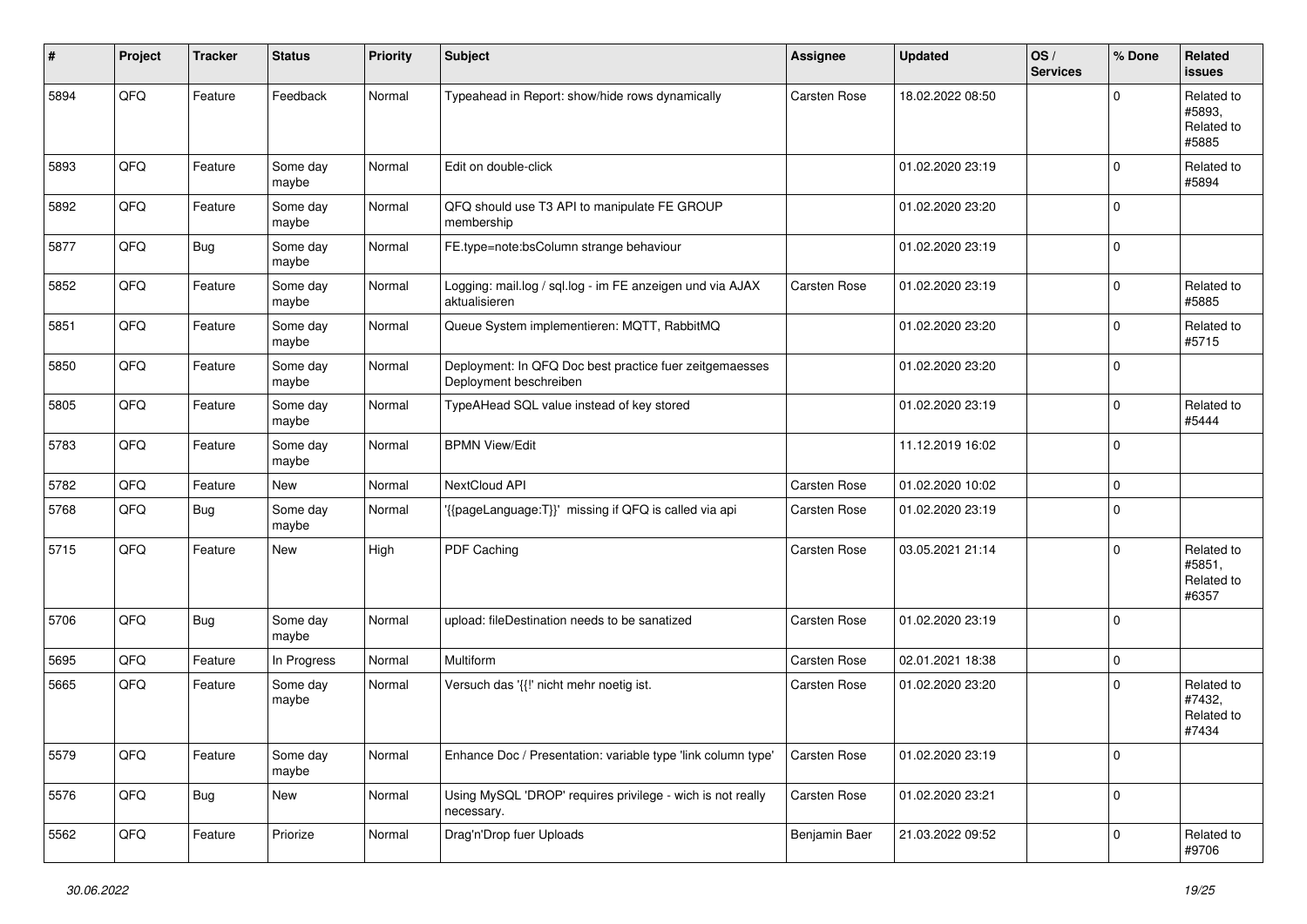| #    | Project | <b>Tracker</b> | <b>Status</b>     | <b>Priority</b> | <b>Subject</b>                                                                                                       | <b>Assignee</b>     | <b>Updated</b>   | OS/<br><b>Services</b> | % Done      | Related<br><b>issues</b>                    |
|------|---------|----------------|-------------------|-----------------|----------------------------------------------------------------------------------------------------------------------|---------------------|------------------|------------------------|-------------|---------------------------------------------|
| 5559 | QFQ     | Bug            | New               | Normal          | FE.type = Upload: 'accept' might contain variables                                                                   | Carsten Rose        | 11.05.2020 21:23 |                        | $\Omega$    |                                             |
| 5557 | QFQ     | <b>Bug</b>     | Some day<br>maybe | Normal          | Form load: STORE_RECORD filled, but should be empty                                                                  | Carsten Rose        | 01.02.2020 23:19 |                        | $\mathbf 0$ |                                             |
| 5548 | QFQ     | Feature        | Some day<br>maybe | Normal          | 801 Textfiles/Scriptfiles als Thumbnail                                                                              | Carsten Rose        | 07.03.2022 16:26 |                        | $\mathbf 0$ |                                             |
| 5480 | QFQ     | Feature        | Some day<br>maybe | Normal          | QFQ: Dokumentation mit Screenshots versehen                                                                          | Carsten Rose        | 01.02.2020 23:20 |                        | $\mathbf 0$ | Related to<br>#9879                         |
| 5459 | QFQ     | <b>Bug</b>     | <b>New</b>        | High            | Multi DB: spread system tables between 'QFQ' and 'Data'-DB                                                           | <b>Carsten Rose</b> | 03.05.2021 21:14 |                        | $\mathbf 0$ | Related to<br>#4720                         |
| 5455 | QFQ     | Feature        | Some day<br>maybe | Normal          | Mail Redirects grld abhaengig                                                                                        |                     | 01.02.2020 23:20 |                        | $\mathbf 0$ |                                             |
| 5452 | QFQ     | Feature        | Some day<br>maybe | Normal          | Thumbnails from PDF: bad quality                                                                                     |                     | 01.02.2020 23:20 |                        | $\mathbf 0$ |                                             |
| 5428 | QFQ     | Feature        | Some day<br>maybe | Normal          | secure thumbnail: late render on access.                                                                             | Carsten Rose        | 01.02.2020 23:20 |                        | $\mathbf 0$ |                                             |
| 5389 | QFQ     | Feature        | Some day<br>maybe | Normal          | QFQ Design: Multline label / note                                                                                    | Benjamin Baer       | 01.02.2020 23:19 |                        | $\mathbf 0$ |                                             |
| 5366 | QFQ     | Feature        | Priorize          | Normal          | Saving with keyboard shortcuts                                                                                       | Benjamin Baer       | 21.03.2022 09:47 |                        | $\mathbf 0$ |                                             |
| 5345 | QFQ     | Feature        | <b>New</b>        | Normal          | Report: UPDATE / INSERT / DELETE statements should<br>trigger subqueries, depending on the result.                   | Carsten Rose        | 27.05.2020 16:11 |                        | $\mathbf 0$ |                                             |
| 5342 | QFQ     | Feature        | Some day<br>maybe | Normal          | link - with HTML Attributes                                                                                          |                     | 01.02.2020 23:20 |                        | $\mathbf 0$ | Related to<br>#14077                        |
| 5305 | QFQ     | <b>Bug</b>     | New               | Normal          | Upload FormElement: nicht disabled by readonly Form                                                                  | <b>Carsten Rose</b> | 16.06.2021 13:43 |                        | $\mathbf 0$ | Related to<br>#9347,<br>Related to<br>#9834 |
| 5221 | QFQ     | <b>Bug</b>     | New               | High            | Download Dialog: Bleibt stehen in FF wenn Datei<br>automatisch gespeichert wird.                                     | Carsten Rose        | 03.05.2021 21:14 |                        | $\mathbf 0$ |                                             |
| 5160 | QFQ     | Feature        | Some day<br>maybe | Normal          | QFQ collaborative / together.js, ShareJS, y-js, collaborative,                                                       |                     | 11.12.2019 16:02 |                        | $\mathbf 0$ |                                             |
| 5132 | QFQ     | Feature        | Some day<br>maybe | Normal          | Error Message sendmail missing attachment: more details                                                              | Carsten Rose        | 01.02.2020 23:19 |                        | $\mathbf 0$ |                                             |
| 5131 | QFQ     | Feature        | <b>New</b>        | Normal          | Activate Spin Gear ('wait/busy' indicator) via LINK attribute                                                        | <b>Carsten Rose</b> | 01.02.2020 23:21 |                        | $\mathbf 0$ |                                             |
| 5129 | QFQ     | Feature        | Some day<br>maybe | Normal          | Reports: SQL fuer x Achse und y Achse                                                                                |                     | 11.12.2019 16:02 |                        | $\pmb{0}$   |                                             |
| 5024 | QFQ     | Feature        | Some day<br>maybe | Normal          | Fabric: Generate PDF with edits                                                                                      | Benjamin Baer       | 01.02.2020 23:20 |                        | $\mathbf 0$ | Related to<br>#10704                        |
| 5021 | QFQ     | <b>Bug</b>     | Some day<br>maybe | Normal          | FE.typ=extra - during save displays error 'datum2' already<br>filled in STORE_SIP - the value is stored nevertheless | Carsten Rose        | 01.02.2020 23:19 |                        | $\mathbf 0$ | Related to<br>#3875                         |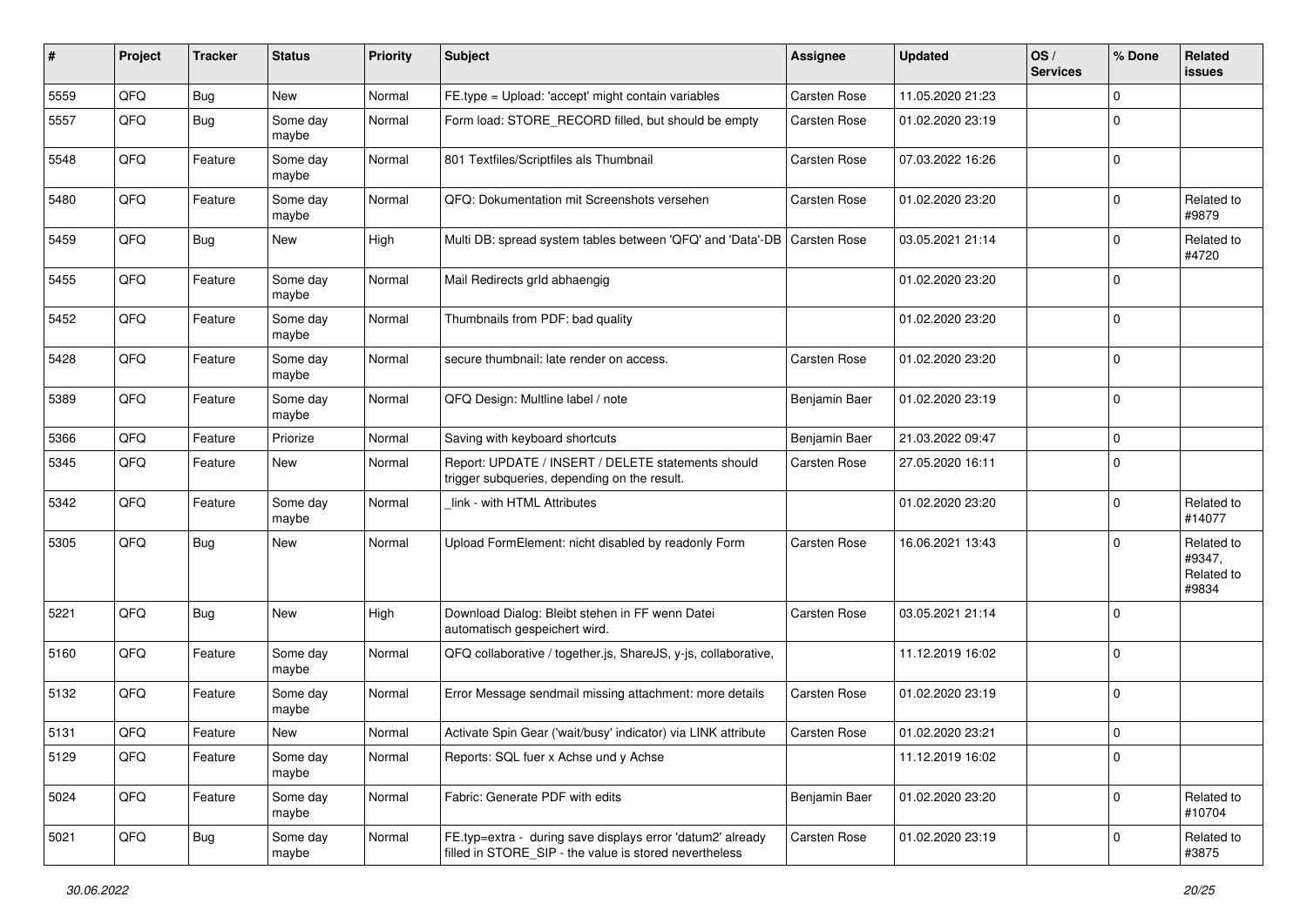| #    | Project | <b>Tracker</b> | <b>Status</b>     | <b>Priority</b> | Subject                                                                                                                                                       | <b>Assignee</b> | <b>Updated</b>   | OS/<br><b>Services</b> | % Done      | Related<br><b>issues</b>                       |
|------|---------|----------------|-------------------|-----------------|---------------------------------------------------------------------------------------------------------------------------------------------------------------|-----------------|------------------|------------------------|-------------|------------------------------------------------|
| 4974 | QFQ     | Feature        | Some day<br>maybe | Normal          | Long polling - inform all listening clients of changes                                                                                                        |                 | 11.12.2019 16:02 |                        | $\Omega$    |                                                |
| 4956 | QFQ     | Feature        | Some day<br>maybe | Normal          | Sendmail: Benutzerdefinierte Headers                                                                                                                          | Carsten Rose    | 11.12.2019 16:02 |                        | $\mathbf 0$ |                                                |
| 4872 | QFQ     | Feature        | Some day<br>maybe | Normal          | Fields of Typo3 page available in STORE_TYPO3                                                                                                                 | Carsten Rose    | 01.02.2020 23:19 |                        | $\mathbf 0$ |                                                |
| 4869 | QFQ     | Feature        | Some day<br>maybe | Normal          | Dynamic Update (show, hide, readonly?, required?) for<br><b>Template Group Elements</b>                                                                       | Carsten Rose    | 01.02.2020 23:19 |                        | $\mathbf 0$ | Related to<br>#4865                            |
| 4839 | QFQ     | Feature        | Some day<br>maybe | Normal          | qfq-handle in <head> Abschnitt</head>                                                                                                                         | Carsten Rose    | 11.12.2019 16:02 |                        | $\mathbf 0$ |                                                |
| 4816 | QFQ     | Feature        | Some day<br>maybe | Normal          | Templates for QFQ Reports (Tables, Radios, )                                                                                                                  |                 | 01.02.2020 23:20 |                        | $\mathbf 0$ |                                                |
| 4771 | QFQ     | Bug            | Some day<br>maybe | Normal          | gfg: select-down-values empty after save (edit-form for<br>program administrators)                                                                            | Carsten Rose    | 01.02.2020 23:20 |                        | $\Omega$    | Related to<br>#4549, Has<br>duplicate<br>#4282 |
| 4757 | QFQ     | Feature        | Some day<br>maybe | Normal          | Test subrecord: download links ok? Links ok?                                                                                                                  | Carsten Rose    | 01.02.2020 23:20 |                        | $\mathbf 0$ |                                                |
| 4756 | QFQ     | Bug            | New               | Normal          | Form dirty even nothing changes                                                                                                                               | Carsten Rose    | 11.12.2019 16:16 |                        | $\mathbf 0$ |                                                |
| 4719 | QFQ     | Feature        | Some day<br>maybe | Normal          | Custom Message in Client in case of 'Browser tab close,<br>modification will be lost'                                                                         |                 | 01.02.2020 23:20 |                        | $\mathbf 0$ |                                                |
| 4659 | QFQ     | Bug            | Some day<br>maybe | Normal          | infoButtonExtra                                                                                                                                               | Carsten Rose    | 01.02.2020 23:20 |                        | $\mathbf 0$ |                                                |
| 4652 | QFQ     | Feature        | Some day<br>maybe | Normal          | UZH CD: Weiterleitung auf benutzerdefinierte 403/404 Seite                                                                                                    | Carsten Rose    | 01.02.2020 23:20 |                        | $\mathbf 0$ |                                                |
| 4651 | QFQ     | Bug            | Some day<br>maybe | Normal          | "Loading document" Modal wird angezeigt bei uzhcd type=2<br>Ansicht                                                                                           | Carsten Rose    | 01.02.2020 23:20 |                        | $\mathbf 0$ |                                                |
| 4650 | QFQ     | Feature        | Some day<br>maybe | Normal          | Convert html to doc/rtf                                                                                                                                       | Carsten Rose    | 01.02.2020 23:20 |                        | $\mathbf 0$ | Related to<br>#10704                           |
| 4640 | QFQ     | Feature        | Some day<br>maybe | Normal          | Rename System Forms                                                                                                                                           |                 | 01.02.2020 23:20 |                        | $\Omega$    |                                                |
| 4627 | QFQ     | Feature        | Some day<br>maybe | Normal          | dbupdate: all tables - check 'create', 'modified' if it is possible<br>to change to default 'CURRENT_TIMESTAMP' and modified<br>'ON UPDATE CURRENT_TIMESTAMP' |                 | 01.02.2020 23:20 |                        | $\mathbf 0$ |                                                |
| 4626 | QFQ     | Feature        | Some day<br>maybe | Normal          | Mobile View: 'classBody=qfq-form-right' makes no sense                                                                                                        |                 | 01.02.2020 23:20 |                        | $\mathbf 0$ |                                                |
| 4606 | QFQ     | Feature        | Some day<br>maybe | Normal          | link: qualifier to render bootstrap button                                                                                                                    | Carsten Rose    | 01.02.2020 23:19 |                        | $\mathbf 0$ |                                                |
| 4583 | QFQ     | Bug            | Some day<br>maybe | Normal          | Dynamic Update bei TypeAhead Feldern                                                                                                                          | Carsten Rose    | 01.02.2020 23:19 |                        | $\mathbf 0$ |                                                |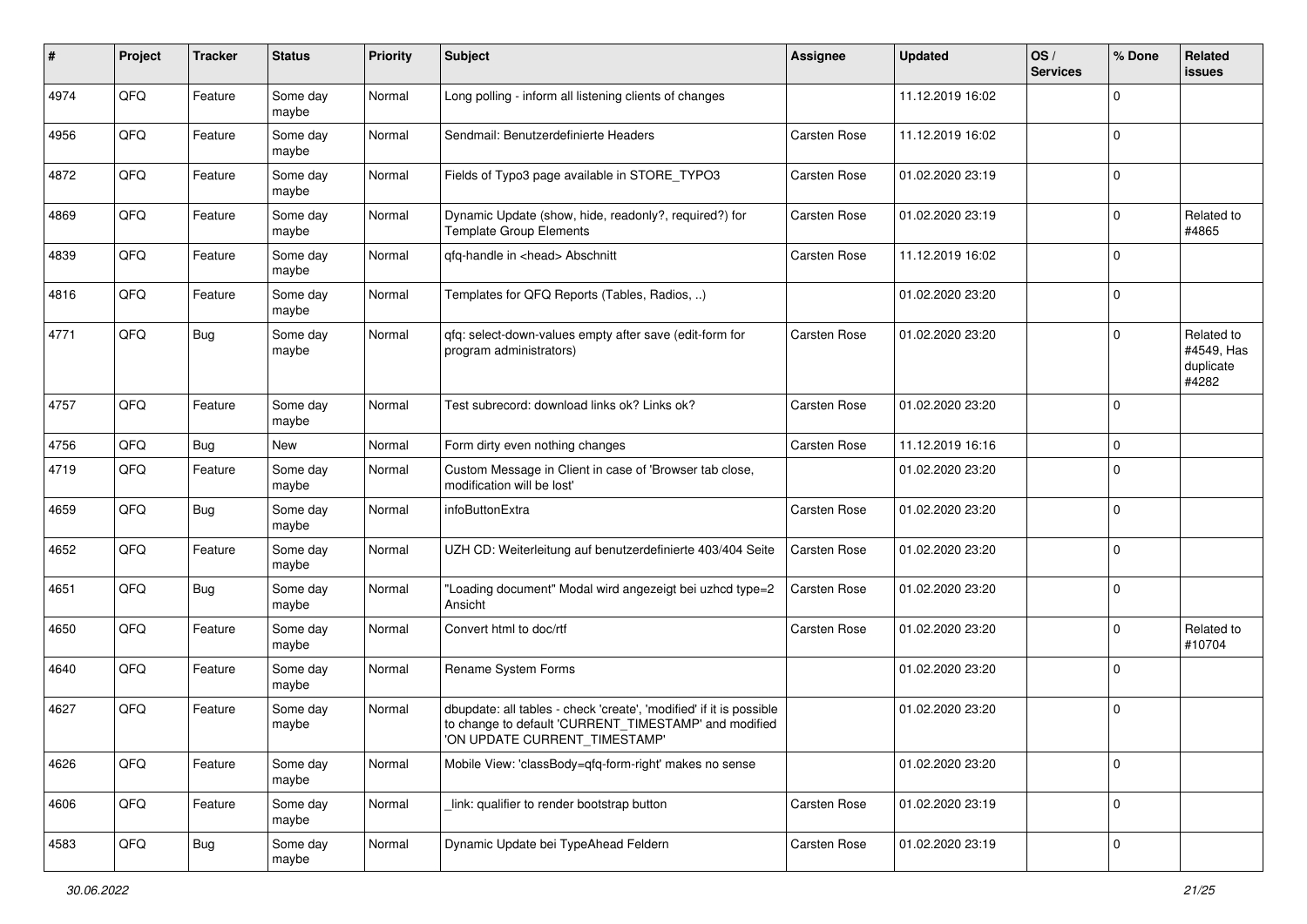| #    | Project | <b>Tracker</b> | <b>Status</b>     | <b>Priority</b> | <b>Subject</b>                                                                                         | Assignee      | <b>Updated</b>   | OS/<br><b>Services</b> | % Done      | Related<br><b>issues</b>                    |
|------|---------|----------------|-------------------|-----------------|--------------------------------------------------------------------------------------------------------|---------------|------------------|------------------------|-------------|---------------------------------------------|
| 4551 | QFQ     | Feature        | Some day<br>maybe | Normal          | Set 'pills' via dynamicUpdate to show/hide/disabled                                                    |               | 01.02.2020 23:20 |                        | $\Omega$    | Related to<br>#3752                         |
| 4549 | QFQ     | <b>Bug</b>     | Some day<br>maybe | Normal          | TemplateGroups: FE.type SELECT loose selected value<br>after save                                      | Carsten Rose  | 01.02.2020 23:20 |                        | $\Omega$    | Related to<br>#4548,<br>Related to<br>#4771 |
| 4546 | QFQ     | <b>Bug</b>     | Some day<br>maybe | Normal          | NH: SIP storage is destroyed                                                                           |               | 01.02.2020 23:20 |                        | $\Omega$    |                                             |
| 4536 | QFQ     | Feature        | Some day<br>maybe | Normal          | FE upload: problem with delete if mutliple uploads an<br>FE.name="                                     |               | 01.02.2020 23:20 |                        | $\mathbf 0$ |                                             |
| 4528 | QFQ     | <b>Bug</b>     | Some day<br>maybe | Normal          | extraButtonLock mit SQLAhead Bug                                                                       | Carsten Rose  | 01.02.2020 23:19 |                        | $\mathbf 0$ |                                             |
| 4457 | QFQ     | Bug            | Priorize          | Normal          | typeahead: pressing return to select an item, saves the form<br>and closes the form.                   | Benjamin Baer | 03.01.2022 08:01 |                        | $\Omega$    | Related to<br>#4398                         |
| 4454 | QFQ     | Bug            | Some day<br>maybe | Normal          | Required Elements: multiple elements in a row - whole row<br>marked if only one input is empty.        | Benjamin Baer | 01.02.2020 23:20 |                        | $\Omega$    |                                             |
| 4446 | QFQ     | Feature        | Some day<br>maybe | Normal          | New FE get same feldContainerId as last modifed FE                                                     |               | 01.02.2020 23:20 |                        | $\mathsf 0$ |                                             |
| 4445 | QFQ     | Feature        | Some day<br>maybe | Normal          | template group: Option to simulate fieldset                                                            |               | 28.06.2021 14:11 |                        | $\mathbf 0$ |                                             |
| 4444 | QFQ     | Feature        | Some day<br>maybe | Normal          | FE.type=upload: detect mime type                                                                       |               | 11.12.2019 16:02 |                        | $\Omega$    | Related to<br>#4303                         |
| 4443 | QFQ     | Feature        | Some day<br>maybe | Normal          | Form: multiple secondary tables                                                                        |               | 01.02.2020 23:20 |                        | $\mathbf 0$ |                                             |
| 4442 | QFQ     | Feature        | Some day<br>maybe | Normal          | Special Column Name: _link - new symbol G (Glyph) to<br>choose any available symbol                    |               | 11.12.2019 16:02 |                        | $\mathbf 0$ |                                             |
| 4441 | QFQ     | <b>Bug</b>     | Some day<br>maybe | Normal          | \$ SERVER Vars sollten nur aus dem Store genommen<br>werden - Code entsprechend anpassen.              |               | 11.12.2019 16:02 |                        | $\mathbf 0$ |                                             |
| 4440 | QFQ     | Feature        | Some day<br>maybe | Normal          | Manual.rst: explain how to. expand PHP Session to 4h                                                   |               | 11.12.2019 16:02 |                        | $\Omega$    |                                             |
| 4439 | QFQ     | Feature        | Some day<br>maybe | Normal          | Log: report all actions fired by an FE Element, incl. the<br>original directive (slaveld, sqllnsert, ) |               | 01.02.2020 23:20 |                        | $\Omega$    | Related to<br>#4432,<br>Related to<br>#5458 |
| 4435 | QFQ     | Feature        | Some day<br>maybe | Normal          | Report: striptags - specify allowed tags                                                               |               | 01.02.2020 23:20 |                        | $\mathbf 0$ |                                             |
| 4433 | QFQ     | Feature        | Some day<br>maybe | Normal          | Log when SIP will be destroyed by QFQ for any (security)<br>reason                                     |               | 01.02.2020 23:20 |                        | $\mathbf 0$ | Related to<br>#4432,<br>Related to<br>#5458 |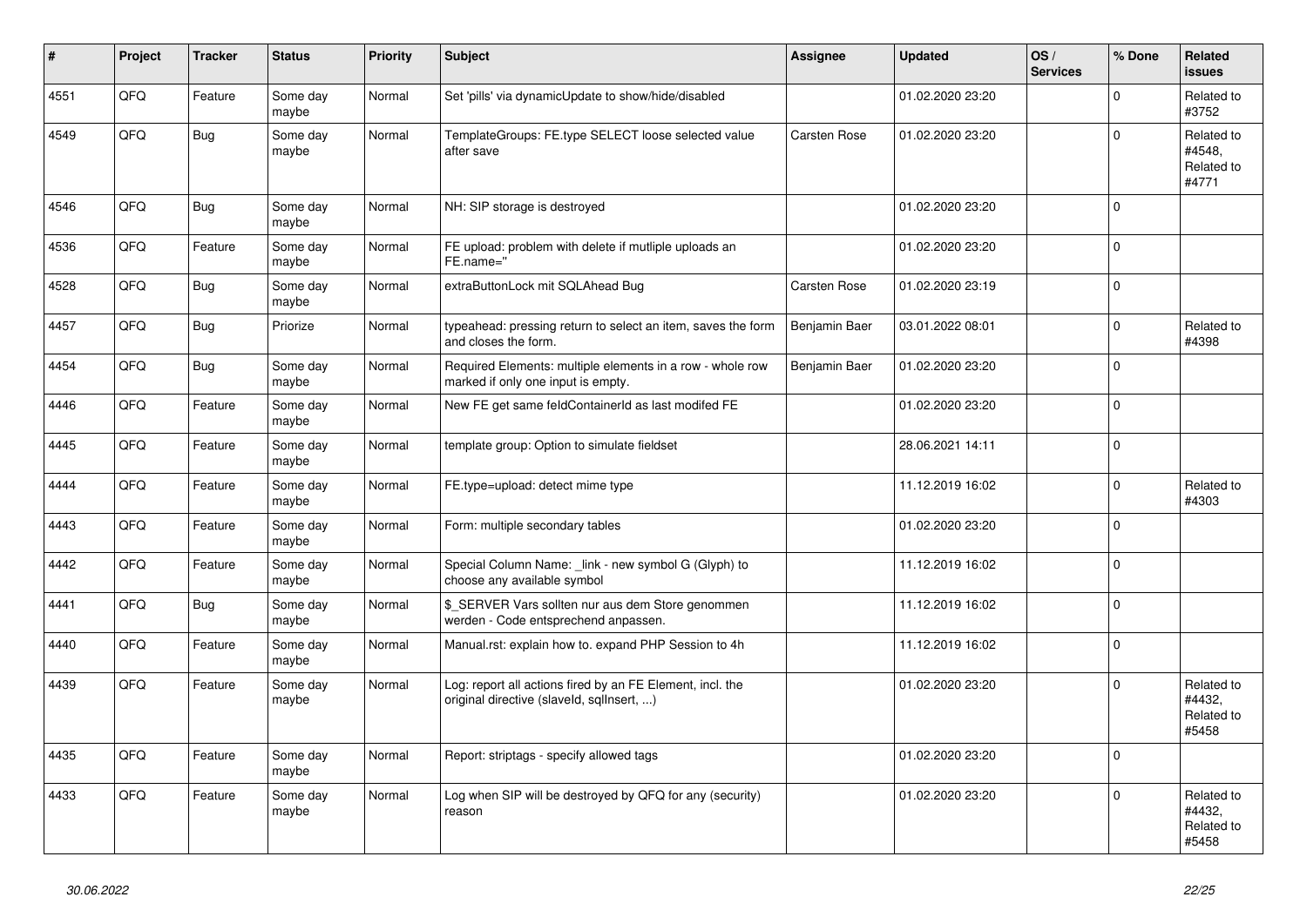| ∦    | Project | <b>Tracker</b> | <b>Status</b>     | <b>Priority</b> | <b>Subject</b>                                                                                                                                           | Assignee            | <b>Updated</b>   | OS/<br><b>Services</b> | % Done              | Related<br><b>issues</b>                    |
|------|---------|----------------|-------------------|-----------------|----------------------------------------------------------------------------------------------------------------------------------------------------------|---------------------|------------------|------------------------|---------------------|---------------------------------------------|
| 4420 | QFQ     | Feature        | Some day<br>maybe | Normal          | Client: Local Storage - store the changes of a form, local in<br>the browser.                                                                            | Benjamin Baer       | 11.12.2019 16:02 |                        | $\mathbf 0$         |                                             |
| 4413 | QFQ     | Feature        | <b>New</b>        | Normal          | fieldset: show/hidden, modeSql, dynamicUpdate                                                                                                            | Carsten Rose        | 09.02.2022 15:19 |                        | $\mathsf{O}\xspace$ |                                             |
| 4398 | QFQ     | <b>Bug</b>     | Some day<br>maybe | Normal          | Typeahead: mouse click in a prefilled input opens a single<br>item dropdown with the current value - click on it seems to<br>set the value, not the key. | Benjamin Baer       | 01.02.2020 23:20 |                        | $\mathbf 0$         | Related to<br>#4457                         |
| 4365 | QFQ     | Feature        | Some day<br>maybe | Normal          | Multi Language: new way of config                                                                                                                        | Carsten Rose        | 01.02.2020 23:20 |                        | $\mathbf 0$         |                                             |
| 4349 | QFQ     | Feature        | Some day<br>maybe | Normal          | link download: downloaded external URL to<br>deliver/concatenate - check mimetipe and handle it correctly                                                | Carsten Rose        | 11.12.2019 16:02 |                        | $\mathbf 0$         |                                             |
| 4343 | QFQ     | Feature        | Some day<br>maybe | Normal          | Link: Classifier to add 'attributes'                                                                                                                     | Carsten Rose        | 01.02.2020 23:20 |                        | $\Omega$            | Related to<br>#14077                        |
| 4330 | QFQ     | Feature        | Some day<br>maybe | Normal          | Error Message: report missing {{ / }} in sqlUpdate, sqlInsert,<br>sqlDelete, sqlAfter, sqlBefore in FE action elements.                                  | Carsten Rose        | 01.02.2020 23:20 |                        | $\Omega$            |                                             |
| 4328 | QFQ     | <b>Bug</b>     | Some day<br>maybe | Normal          | Error Message: Show FE name/number on problems in FE                                                                                                     | Carsten Rose        | 01.02.2020 23:20 |                        | $\mathbf 0$         |                                             |
| 4293 | QFQ     | Bug            | Some day<br>maybe | Normal          | Download broken if token 'd:' is missing - but no error<br>message                                                                                       | Carsten Rose        | 11.12.2019 16:03 |                        | $\Omega$            | Related to<br>#7514                         |
| 4279 | QFQ     | Bug            | Some day<br>maybe | High            | config.linkVars lost                                                                                                                                     | Carsten Rose        | 03.05.2021 21:14 |                        | $\mathbf 0$         |                                             |
| 4259 | QFQ     | Feature        | Some day<br>maybe | Normal          | Instant trigger a cron job                                                                                                                               | Carsten Rose        | 11.12.2019 16:03 |                        | $\mathbf 0$         |                                             |
| 4258 | QFQ     | Feature        | Some day<br>maybe | High            | <b>System Defaults: Forms</b>                                                                                                                            | Carsten Rose        | 03.05.2021 21:14 |                        | $\Omega$            |                                             |
| 4250 | QFQ     | Feature        | <b>New</b>        | Normal          | AutoCron in QFQ via PHP                                                                                                                                  | Carsten Rose        | 01.02.2020 23:21 |                        | $\Omega$            | Related to<br>#3292,<br>Related to<br>#3291 |
| 4197 | QFQ     | Feature        | Some day<br>maybe | Normal          | Unit Test fuer JSON Stream von QuickFormQuery.php ><br>doForm()                                                                                          | Carsten Rose        | 11.12.2019 16:03 |                        | $\mathbf 0$         |                                             |
| 4194 | QFQ     | Feature        | In Progress       | Normal          | Bootstrap 4 ist jetzt offiziel                                                                                                                           |                     | 03.05.2021 20:47 |                        | $\Omega$            | Related to<br>#10114                        |
| 4138 | QFQ     | <b>Bug</b>     | Some day<br>maybe | Normal          | style fehlt                                                                                                                                              |                     | 11.12.2019 16:03 |                        | $\Omega$            |                                             |
| 4122 | QFQ     | Bug            | Some day<br>maybe | Normal          | file: Render Mode hat keinen Effekt                                                                                                                      |                     | 11.12.2019 16:03 |                        | $\mathbf 0$         |                                             |
| 4092 | QFQ     | Bug            | Some day<br>maybe | Normal          | 1) Logging verbessern wann welches FE warum ausgefuehrt<br>wird, 2) Documentation: Best Practice Template Group                                          | <b>Carsten Rose</b> | 01.02.2020 23:19 |                        | $\mathbf 0$         | Related to<br>#3504                         |
| 4082 | QFQ     | Feature        | <b>New</b>        | Normal          | Dynamic Update: modeSql - useful default                                                                                                                 | Carsten Rose        | 01.02.2020 23:22 |                        | $\Omega$            |                                             |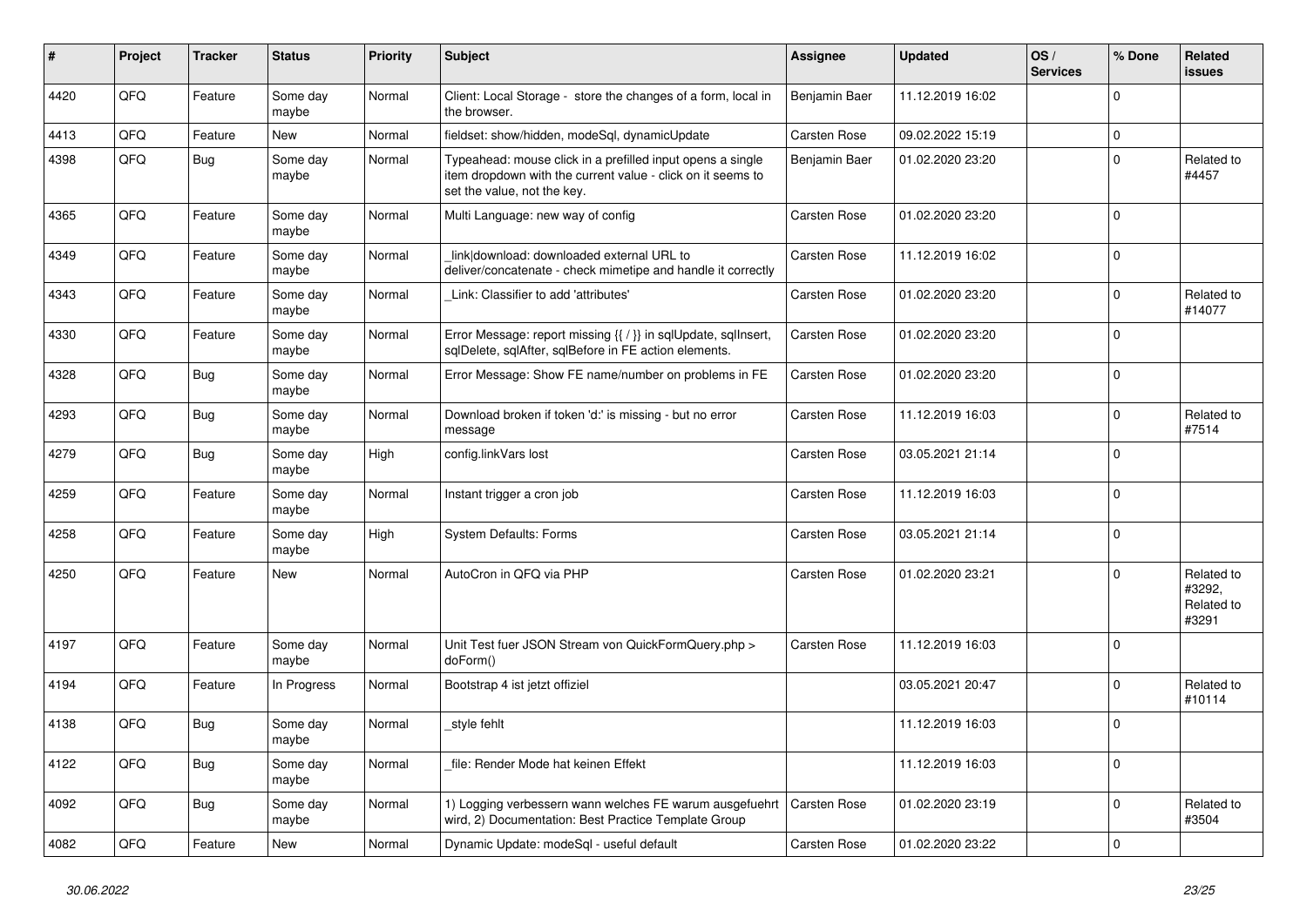| #    | Project | <b>Tracker</b> | <b>Status</b>     | <b>Priority</b> | <b>Subject</b>                                                                                                                                           | <b>Assignee</b> | <b>Updated</b>   | OS/<br><b>Services</b> | % Done      | Related<br><b>issues</b>                    |
|------|---------|----------------|-------------------|-----------------|----------------------------------------------------------------------------------------------------------------------------------------------------------|-----------------|------------------|------------------------|-------------|---------------------------------------------|
| 4050 | QFQ     | Feature        | <b>New</b>        | Normal          | sql.log: 1) FormElement ID which causes a specific action,<br>2) Result in the same row.                                                                 | Carsten Rose    | 15.04.2020 11:35 |                        | $\mathbf 0$ | Related to<br>#5458                         |
| 4027 | QFQ     | Feature        | Some day<br>maybe | Normal          | Missing: orange 'check' / 'bullet'                                                                                                                       |                 | 11.12.2019 16:03 |                        | $\mathbf 0$ |                                             |
| 4026 | QFQ     | Feature        | Some day<br>maybe | Normal          | sglLog.sgl: log number of FE.id                                                                                                                          | Carsten Rose    | 11.12.2019 16:03 |                        | $\Omega$    | Related to<br>#5458                         |
| 4023 | QFQ     | Feature        | New               | Normal          | prepared statements - FE action: salveld, sqllnsert,<br>sqlUpdate, sqlDelete, sqlBefore, sqlAfter                                                        | Carsten Rose    | 11.12.2019 16:15 |                        | $\Omega$    |                                             |
| 4018 | QFQ     | Feature        | <b>New</b>        | Normal          | typeahead: long query parameter / answer triggers 'Attack<br>detected' and purges current SIP storage.                                                   | Carsten Rose    | 29.06.2022 22:46 |                        | $\Omega$    | Related to<br>#9077                         |
| 4008 | QFQ     | Bug            | Some day<br>maybe | Normal          | FormElemen.type=sendmail: wrong 'TO' if 'real<br>name <rea@mail.to>' is used</rea@mail.to>                                                               | Carsten Rose    | 11.12.2019 16:03 |                        | $\Omega$    |                                             |
| 3991 | QFQ     | Feature        | Some day<br>maybe | Normal          | report: Columnname ' skipWrap' skips 'fbeg', 'fend'                                                                                                      | Carsten Rose    | 11.12.2019 16:03 |                        | $\Omega$    |                                             |
| 3990 | QFQ     | Feature        | Some day<br>maybe | High            | custom class definition: add space automatically                                                                                                         | Carsten Rose    | 03.05.2021 21:14 |                        | $\mathbf 0$ |                                             |
| 3967 | QFQ     | Feature        | Some day<br>maybe | High            | Report: Checkbox, Radio, Dropdown, Input welches ohne<br>Submit funktioniert - 'Inline-Form'                                                             | Carsten Rose    | 03.05.2021 21:14 |                        | $\mathbf 0$ |                                             |
| 3947 | QFQ     | Feature        | Some day<br>maybe | Normal          | Attack detectect: logout current user                                                                                                                    | Carsten Rose    | 11.12.2019 16:03 |                        | $\Omega$    | Related to<br>#5458,<br>Related to<br>#6299 |
| 3942 | QFQ     | Feature        | Some day<br>maybe | Normal          | Action Elemente: neu generierte IDs via FE weitergeben                                                                                                   | Carsten Rose    | 11.12.2019 16:03 |                        | $\Omega$    | Related to<br>#3941                         |
| 3941 | QFQ     | Feature        | Some day<br>maybe | Normal          | sqlAfter: es sollten mehrere moeglich sein                                                                                                               | Carsten Rose    | 11.12.2019 16:03 |                        | $\Omega$    | Related to<br>#3942                         |
| 3905 | QFQ     | Feature        | Some day<br>maybe | Normal          | Documentation: Best Practice anhand eines Online<br>Bewerbungstools                                                                                      | Carsten Rose    | 11.12.2019 16:03 |                        | $\Omega$    |                                             |
| 3900 | QFQ     | Feature        | Some day<br>maybe | Normal          | Extend documentation of 'Copy / Paste'                                                                                                                   | Carsten Rose    | 11.12.2019 16:03 |                        | $\Omega$    | Related to<br>#3899                         |
| 3895 | QFQ     | Bug            | Some day<br>maybe | Normal          | typeahead pedantic: on lehrkredit Idap webpass - if only one<br>person is in dropdown, such person can't be selected                                     | Carsten Rose    | 11.12.2019 16:03 |                        | $\mathbf 0$ |                                             |
| 3882 | QFQ     | Bug            | Some day<br>maybe | Normal          | templateGroup: disable 'add' if limit is reached - funktioniert<br>nicht wenn bereits records existierten                                                | Carsten Rose    | 11.12.2019 16:03 |                        | $\Omega$    |                                             |
| 3880 | QFQ     | Feature        | Some day<br>maybe | Normal          | Form 'Form': anlegen einer Tabelle                                                                                                                       |                 | 14.01.2021 10:12 |                        | $\Omega$    |                                             |
| 3879 | QFQ     | Feature        | Some day<br>maybe | Normal          | Form 'FormElement': Beim Feld 'name' rechts in der Notiz<br>einen Link einblenden - a) aktuelle Definition anzeigen, b)<br>Spalte in der Tabelle anlegen |                 | 11.12.2019 16:03 |                        | $\mathbf 0$ |                                             |